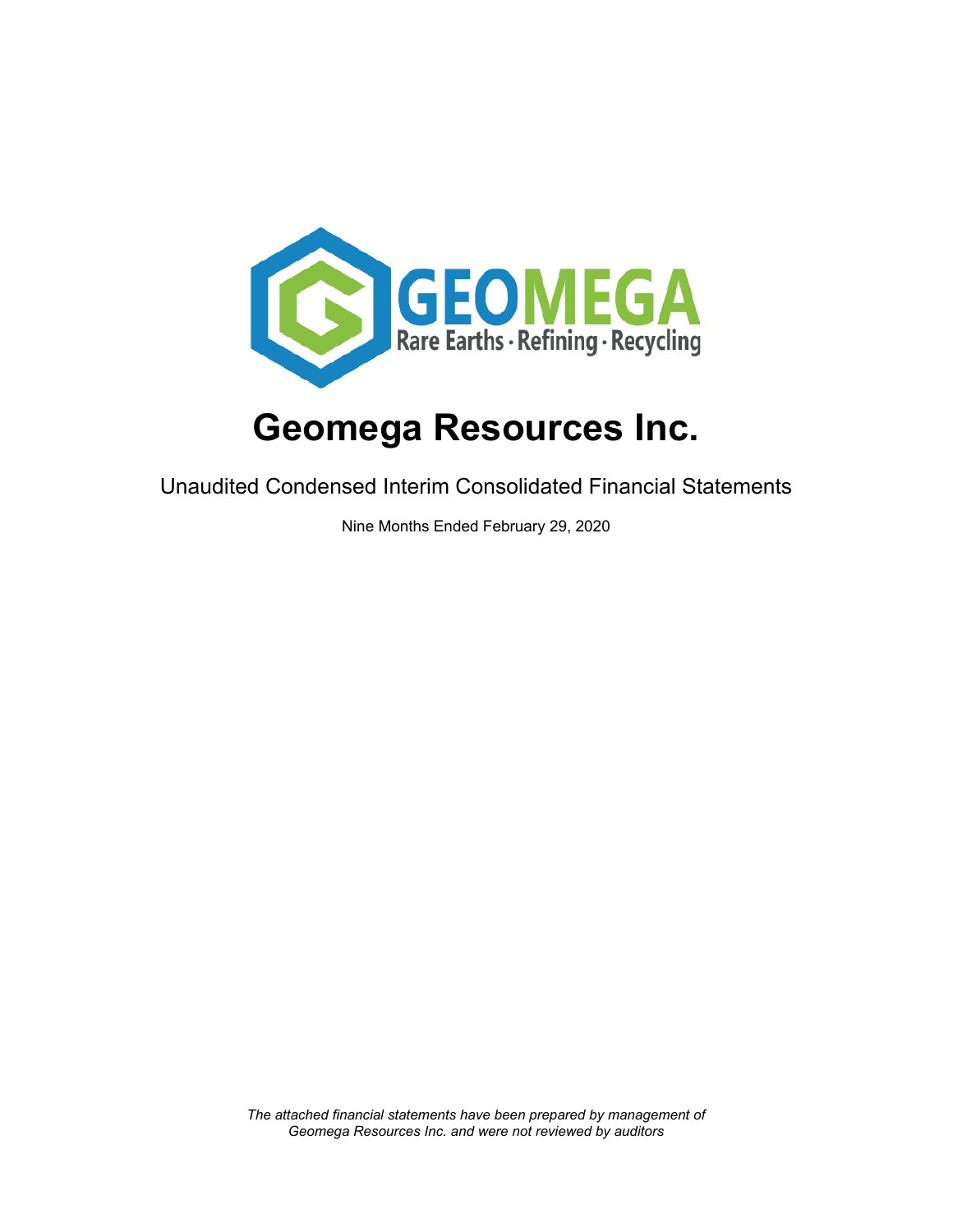#### **Consolidated Statements of Financial Position**

(Unaudited, in Canadian dollars)

|                                                                      |                | As at        | As at              |
|----------------------------------------------------------------------|----------------|--------------|--------------------|
|                                                                      |                | February 29, | May 31,            |
|                                                                      | <b>Note</b>    | 2020         | 2019               |
|                                                                      |                | \$           | \$                 |
| Assets                                                               |                |              |                    |
| <b>Current assets</b>                                                |                |              |                    |
| Cash and cash equivalents                                            | $\overline{4}$ | 609,578      | 33,438             |
| Accounts receivable                                                  |                | 61,103       | 23,256             |
| Sales taxes receivable                                               |                | 44,475       | 17,330             |
| Tax credits and government grant receivable                          |                | 94,121       | 21,717             |
| Prepaid expenses and others                                          |                | 100,839      | 17,463             |
| <b>Stocks</b>                                                        |                | 7,189        |                    |
| <b>Current assets</b>                                                |                | 917,304      | 113,204            |
| <b>Non-current assets</b>                                            |                |              |                    |
| Investment in an associate                                           | 5              | 1,613,227    | 2,039,287          |
| Property and equipment                                               | 6              | 30,045       | 120,393            |
| Rights-of-Use Asset                                                  | 7              | 1,128,377    |                    |
| Non-current assets                                                   |                | 2,771,649    | 2,159,680          |
| <b>Total assets</b>                                                  |                | 3,688,953    | 2,272,884          |
| <b>Liabilities</b>                                                   |                |              |                    |
| <b>Current liabilities</b>                                           |                |              |                    |
| Trade and other payables                                             |                |              |                    |
|                                                                      | 11             | 387,988      | 336,323<br>500,000 |
| Liability related to share exchange rights<br>Convertible debentures | 9              |              | 106,661            |
| Current part of the obligation under finance lease                   | 10             | 81,250       |                    |
| <b>Current liabilities</b>                                           |                | 469,238      | 942,984            |
|                                                                      |                |              |                    |
| <b>Non-current liabilities</b>                                       |                |              |                    |
| Obligation under finance lease                                       | 10             | 1,066,933    |                    |
| Non-current liabilities                                              |                | 1,066,933    |                    |
| <b>Total liabilities</b>                                             |                | 1,536,171    | 942,984            |
| <b>Equity</b>                                                        |                |              |                    |
| Share capital                                                        | 12             | 30,889,878   | 29,241,753         |
| Equity component of convertible debentures                           |                |              | 3,300              |
| Warrants                                                             | 13             | 396,417      | 267,024            |
| <b>Broker warrants</b>                                               | 14             | 5,742        |                    |
| Stock options                                                        | 15             | 343,215      | 343,326            |
| Contributed surplus                                                  |                | 4,385,820    | 4,279,526          |
| Deficit                                                              |                |              | (32,769,526)       |
| Equity attributable to Geomega Resources Inc.'s                      |                | (33,868,290) |                    |
| shareholders                                                         |                |              |                    |
| Non-controlling interests                                            |                | 2,152,782    | 1,365,403          |
|                                                                      | 11,12          |              | (35, 503)          |
| <b>Total equity</b>                                                  |                | 2,152,782    | 1,329,900          |
| <b>Total liabilities and equity</b>                                  |                | 3,688,953    | 2,272,884          |

The accompanying notes are an integral part of these condensed interim consolidated financial statements.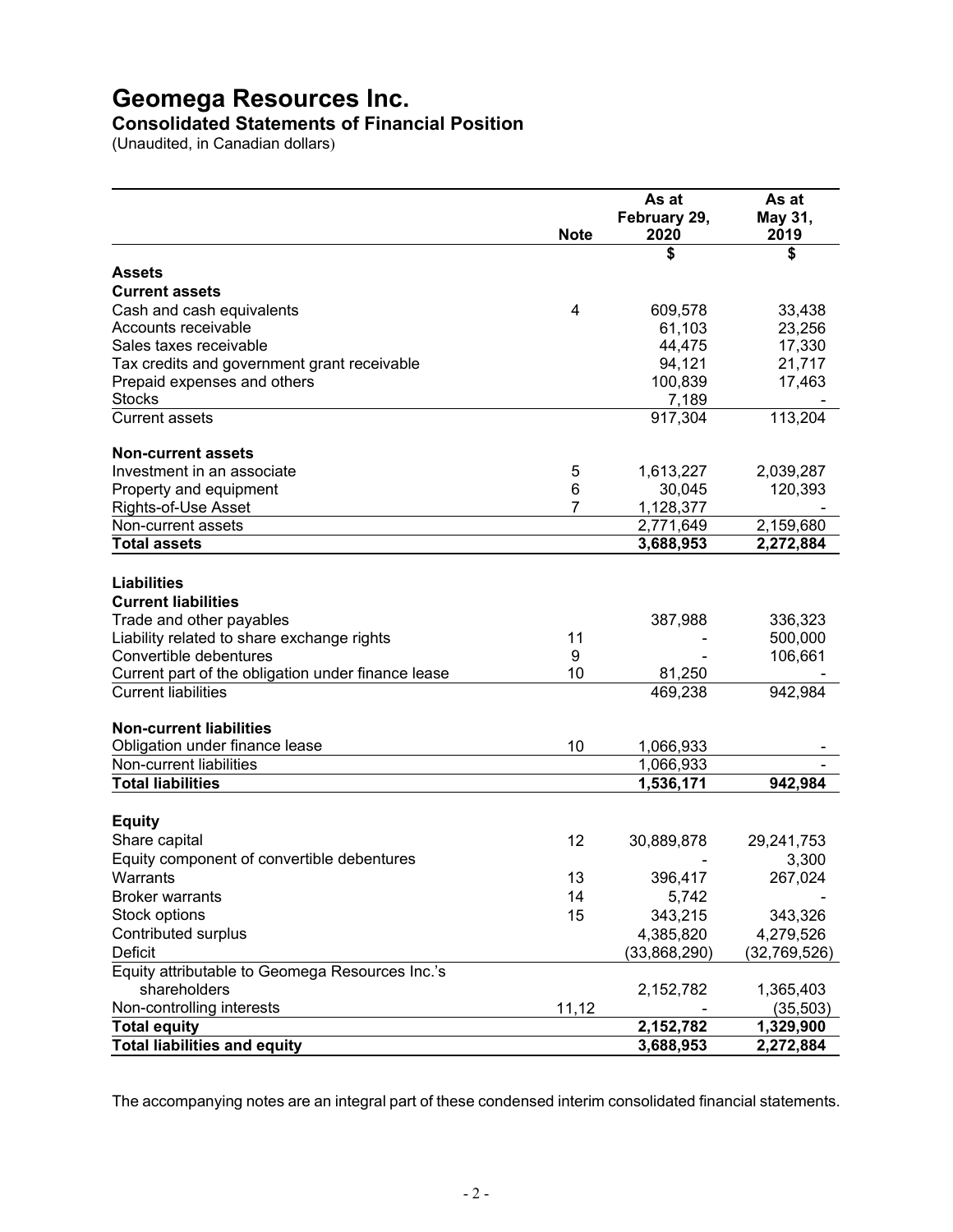**Consolidated Statements of Earnings and Comprehensive Earnings**

(Unaudited, in Canadian dollars)

|                                                                           |             | Three months ended |             | Nine months ended |                    |  |  |
|---------------------------------------------------------------------------|-------------|--------------------|-------------|-------------------|--------------------|--|--|
|                                                                           |             | February 29        | February 28 | February 29       | <b>February 28</b> |  |  |
|                                                                           | <b>Note</b> | 2020               | 2019        | 2020              | 2019               |  |  |
|                                                                           |             | \$                 | \$          | \$                | \$                 |  |  |
| <b>Operating expenses</b>                                                 |             |                    |             |                   |                    |  |  |
| Salaries, employee benefits, settlement and share-based                   |             |                    |             |                   |                    |  |  |
| compensation                                                              |             | 55.612             | 33,575      | 164,077           | 95,318             |  |  |
| Directors fees                                                            |             | 11,250             | 16,250      | 33,750            | 33,750             |  |  |
| Exploration and evaluation expenses, net of tax credits                   | 16          | 131,005            | 60,626      | 376,054           | 195,382            |  |  |
| Professional fees                                                         |             | 25,167             | 25,931      | 83,022            | 166,517            |  |  |
| Travel, conferences and investor relations                                |             | 59.543             | 14.685      | 189.191           | 28,103             |  |  |
| Administration                                                            |             | 5,349              | 9,827       | 22,267            | 24,673             |  |  |
| Filing fees                                                               |             | 23,438             | 9,363       | 39,317            | 26,806             |  |  |
| Rent                                                                      |             | 12,898             | 13,230      | 44,219            | 41,058             |  |  |
| Depreciation of right-of-use Asset                                        | 7           | 14,283             |             | 14,283            |                    |  |  |
| Insurance, taxes and permits                                              |             | 12,757             | 4,776       | 22,018            | 18,850             |  |  |
| <b>Operating loss</b>                                                     |             | (351, 302)         | (188, 263)  | (988, 198)        | (630, 457)         |  |  |
| Other income (expenses)                                                   |             |                    |             |                   |                    |  |  |
| Interest expenses                                                         |             | 2,552              | (3, 217)    | 8,402             | (9,560)            |  |  |
| Loss on foreign exchange                                                  |             | 4,743              |             | 3,679             |                    |  |  |
| Finance costs                                                             |             | (10, 268)          | (3,905)     | (17, 193)         | (11, 391)          |  |  |
| Gain on disposal of property and equipment                                |             |                    |             | 111,523           |                    |  |  |
| Share of loss of associate                                                | 5           | (279, 852)         | (178, 519)  | (441, 314)        | (846, 665)         |  |  |
| Net gain on dilution of investment in an associate                        | 5           | 64,369             | 22,378      | 129,454           | 1,297 293          |  |  |
| Net gain on sale of investment in an associate                            | 5           |                    |             | 29,800            |                    |  |  |
| Gain on buyback of share-exchange rights                                  | 11          | 84,750             |             | 84,750            |                    |  |  |
|                                                                           |             | (133,706)          | (163, 263)  | (90, 899)         | 429,677            |  |  |
| Net income (loss) - continuing operations                                 |             | (485,008)          | (351, 526)  | (1,079,097)       | (200, 780)         |  |  |
| Net income - discontinued operations                                      | 8           | 2,081              | 118         | 15,836            | 21,500             |  |  |
| Net and comprehensive earnings (loss)                                     |             | (482, 927)         | (351, 408)  | (1,063261)        | (179, 280)         |  |  |
|                                                                           |             |                    |             |                   |                    |  |  |
| Net income (loss) attributable to:<br>Geomega Resources Inc. shareholders |             | (478, 976)         | (348, 377)  | (1,051, 832)      | (168, 488)         |  |  |
| Non-controlling interests                                                 |             |                    |             |                   |                    |  |  |
|                                                                           |             | (3,951)            | (3,031)     | (11, 429)         | (10, 792)          |  |  |
| Basic and diluted earnings per share                                      |             | (0.005)            | (0,004)     | (0.011)           | (0.002)            |  |  |
| Basic and diluted earnings per share - Continuing                         |             |                    |             |                   |                    |  |  |
| Operations                                                                |             | (0.005)            | (0,004)     | (0.011)           | (0.002)            |  |  |
| Basic and diluted earnings per share - Discontinued                       |             |                    |             |                   |                    |  |  |
| Operations                                                                |             | 0.000              | 0,000       | 0.000             | 0.000              |  |  |
|                                                                           |             |                    |             |                   |                    |  |  |
| Weighted average number of basic shares outstanding                       |             | 102,089,068        | 90,072,634  | 99,796,209        | 90,072,634         |  |  |
|                                                                           |             |                    |             |                   |                    |  |  |

The accompanying notes are an integral part of these condensed interim consolidated financial statements.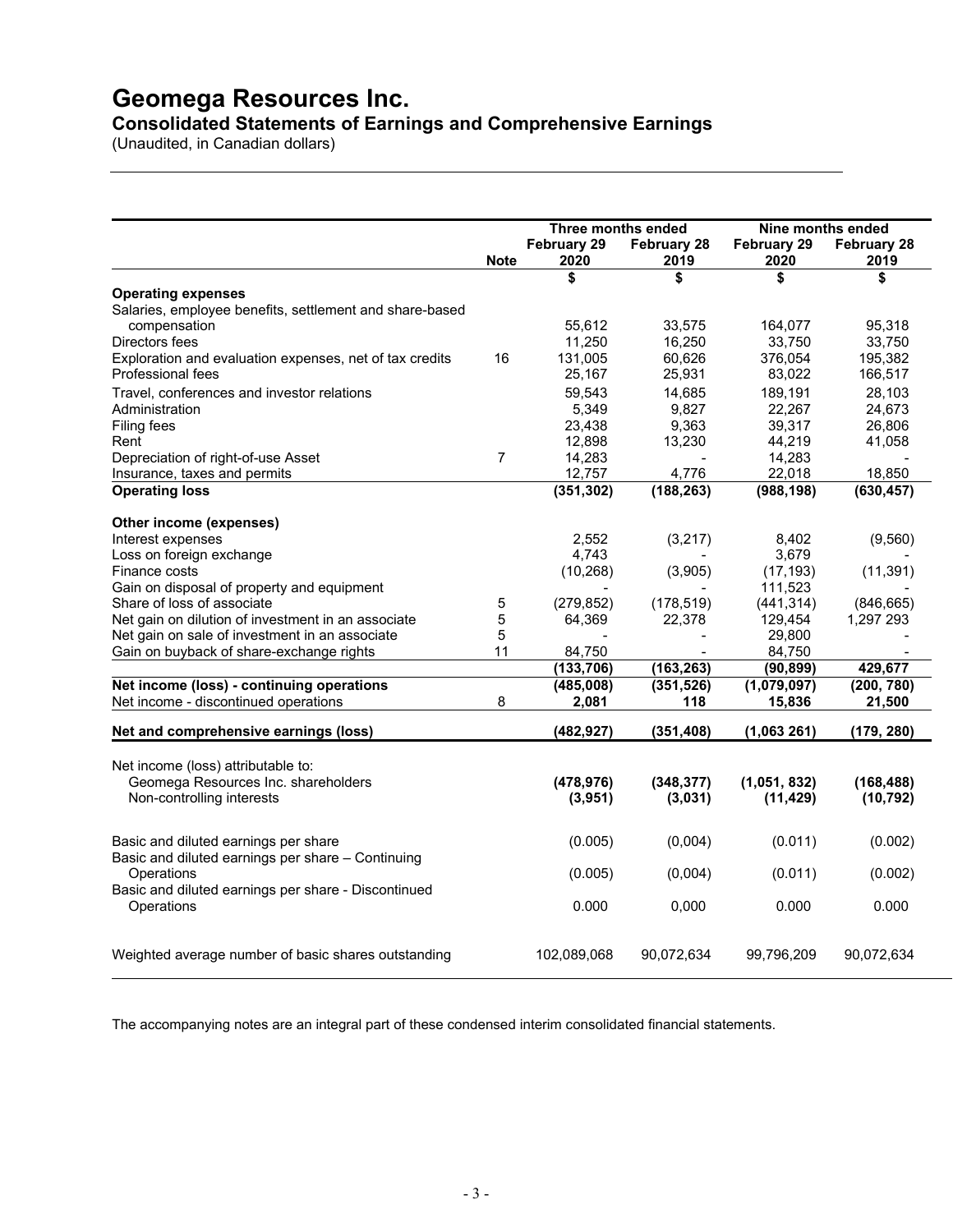## **Geomega Resources Inc. Consolidated Statements of Changes in Equity**

(Unaudited, in Canadian dollars)

|                                                                                                                        | <b>Note</b> | <b>Numbers of</b><br>shares<br>outstanding | Capital-<br><b>Actions</b>     | <b>Equity</b><br>component<br>οf<br>convertible<br>debentures Warrants warrants options |                                    | <b>Broker</b>                     | Stock-     | <b>Contributed</b><br><b>Surplus</b> | <b>Deficit</b>                                                    | <b>Equity</b><br>attributable<br>to Geomega<br>Resources Inc. | Non-<br>controlling<br>interest    | <b>Total equity</b>            |
|------------------------------------------------------------------------------------------------------------------------|-------------|--------------------------------------------|--------------------------------|-----------------------------------------------------------------------------------------|------------------------------------|-----------------------------------|------------|--------------------------------------|-------------------------------------------------------------------|---------------------------------------------------------------|------------------------------------|--------------------------------|
| Balance at May 31, 2019                                                                                                |             | 90,750,134                                 | 29,241,753                     | 3,300                                                                                   | 267,024                            |                                   | $-343.326$ | 4,279,526                            | (32,769,526)                                                      | 1,365,403                                                     | (35, 503)                          | 1,329,900                      |
| Net and comprehensive loss                                                                                             |             |                                            |                                |                                                                                         |                                    |                                   |            |                                      | (1,051,832)                                                       | (1,051,832)                                                   | (11, 429)                          | (1,063261)                     |
| Units issued as part of private placements<br>Buyback of non-controlling interest in shares<br>Exercised stock options | 12<br>11,12 | 8,800,215<br>2,516,664<br>441,250          | 1,069,677<br>415,250<br>71,430 | $\overline{\phantom{a}}$                                                                | 162,353<br>-                       | $\overline{\phantom{a}}$          | (29, 569)  |                                      | $\overline{\phantom{0}}$<br>(46, 932)<br>$\overline{\phantom{0}}$ | 1,232,030<br>368,318<br>41,861                                | $\sim$<br>46,932<br>$\sim$         | 1,232,030<br>415,250<br>41,861 |
| Expired stock options<br>Exercised warrants                                                                            |             | 60,000                                     | 10,738                         | $\overline{\phantom{0}}$                                                                | $\overline{\phantom{0}}$<br>1,738) | $\overline{\phantom{a}}$          | (79, 970)  | 79,970                               |                                                                   | 9,000                                                         | $\overline{\phantom{a}}$<br>$\sim$ | 9,000                          |
| <b>Expired warrants</b><br>Exercised conversion rights on<br>convertible debentures                                    |             | 916,665                                    | 113,300                        | $\overline{\phantom{a}}$<br>(3,300)                                                     | (26, 324)                          | $\overline{\phantom{0}}$          |            | 26,324                               |                                                                   | 110,000                                                       |                                    | 110,000                        |
| Shared-based compensation<br>Stock issuance costs                                                                      |             |                                            | (32, 270)                      |                                                                                         | (4,898)                            | $\overline{\phantom{0}}$<br>5,742 | 109,428    |                                      | $\overline{\phantom{a}}$<br>$\overline{\phantom{0}}$              | 109,428<br>(31, 426)                                          | $\sim$<br>$\sim$<br>$\sim$         | 109,428<br>(31, 426)           |
| Balance at February 29, 2020                                                                                           |             | 103,484,928                                | 30,889,878                     |                                                                                         | 396,417                            | 5,742                             | 343,215    | 4,385,820                            | (33,868,290)                                                      | 2,152,782                                                     | $\sim$                             | 2,152,782                      |

|                                     |             |                                    |                          | <b>Equity</b><br>component                                |               |               |              |                          |                          | <b>Equity</b>                                            |                          |                     |
|-------------------------------------|-------------|------------------------------------|--------------------------|-----------------------------------------------------------|---------------|---------------|--------------|--------------------------|--------------------------|----------------------------------------------------------|--------------------------|---------------------|
|                                     | <b>Note</b> | Number of<br>shares<br>outstanding | Capital<br><b>Stock</b>  | οf<br>convertible<br>debentures Warrants warrants options |               | <b>Broker</b> | <b>Stock</b> | Contributed<br>surplus   | <b>Deficit</b>           | attributable<br>to Geomega controlling<br>Resources Inc. | Non-<br>interests        | <b>Total equity</b> |
| Balance at May 31, 2018             |             | 90.072.634                         | 29,133,500               | 3,300                                                     | \$<br>680.489 |               | 315.460      |                          | 3,780,142 (32,335,402)   | 1,577,489                                                | (21, 295)                | 1,556,194           |
| Net and comprehensive income (loss) |             |                                    |                          |                                                           |               |               |              | $\overline{\phantom{a}}$ | (168, 488)               | (168, 488)                                               | (10, 792)                | (179, 280)          |
| Shared-based compensation           |             |                                    | $\overline{\phantom{0}}$ |                                                           |               |               | 66.740       |                          |                          | 66.740                                                   | $\overline{\phantom{0}}$ | 66,739              |
| Expired stock options               |             |                                    | $\overline{\phantom{0}}$ |                                                           |               | $\sim$        | (71, 315)    | 59,578                   | $\overline{\phantom{0}}$ | (11, 737)                                                | $\overline{\phantom{0}}$ | (11, 737)           |
| <b>Expired warrants</b>             |             |                                    | $\overline{\phantom{0}}$ |                                                           | (439, 806)    |               |              | 439.806                  |                          |                                                          | $\overline{\phantom{0}}$ |                     |
| <b>Extended warrants</b>            |             |                                    | $\overline{\phantom{0}}$ |                                                           | 49,506        |               |              | $\overline{\phantom{0}}$ | (49, 506)                |                                                          | $\overline{\phantom{0}}$ |                     |
| Balance as of February 28, 2019     |             | 90,072,634                         | 29,133,500               | 3,300                                                     | 290,189       |               | 310.885      | 4,279,526                | (32, 553, 396)           | 1,464,004                                                | (32,087)                 | 1,431,917           |

The accompanying notes are an integral part of these condensed interim consolidated financial statements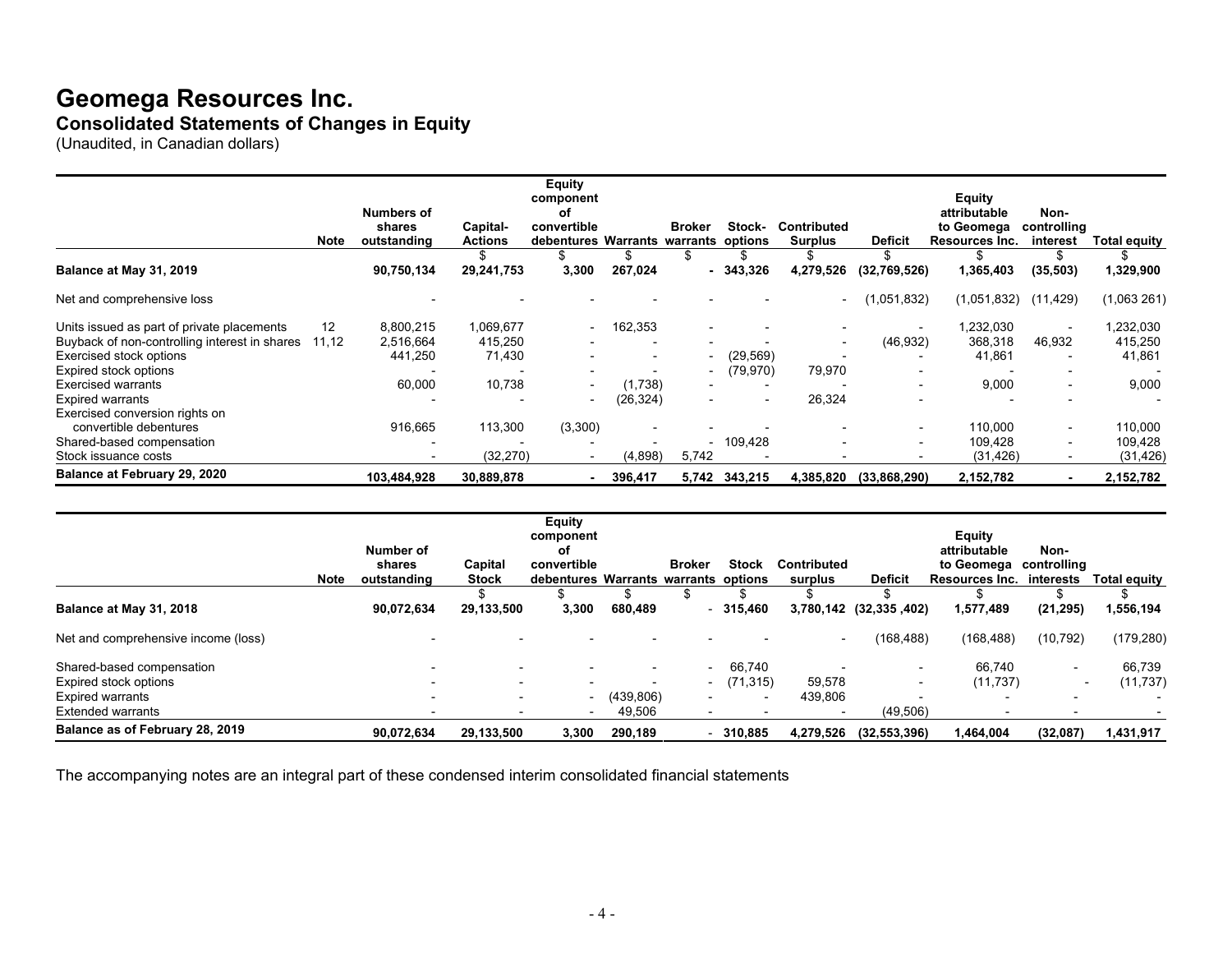#### **Consolidated Statements of Cash Flows**

(Unaudited, in Canadian dollars)

|                                                     |                | Nine months ended          |                            |  |  |
|-----------------------------------------------------|----------------|----------------------------|----------------------------|--|--|
|                                                     | <b>Note</b>    | <b>February 29</b><br>2020 | <b>February 28</b><br>2019 |  |  |
|                                                     |                | \$                         | \$                         |  |  |
| <b>Operating activities</b>                         |                |                            |                            |  |  |
| Net income (loss) - continued operations            |                | (1,079,097)                | (200, 780)                 |  |  |
| Net income - discontinued operations                | 8              | 13,755                     | 21,500                     |  |  |
| Net and comprehensive earnings (loss)               |                | $\overline{(1,063,261)}$   | (179, 280)                 |  |  |
| Adjustment for:                                     |                |                            |                            |  |  |
| Share-based compensation                            |                | 109,428                    | 55,003                     |  |  |
| Depreciation of property, plant and equipment       |                | 25,230                     | 38,371                     |  |  |
| Depreciation of right-of-use asset                  | $\overline{7}$ | 14,283                     |                            |  |  |
| Finance costs for the accretion of debentures       |                | 3,339                      | 11,391                     |  |  |
| Finance costs for the accretion of obligation under |                |                            |                            |  |  |
| finance lease                                       | 10             | 9,477                      |                            |  |  |
| Gain on disposal of property, plant and equipment   |                | (111, 523)                 |                            |  |  |
| Gain on buyback of share-exchange liabilities       | 11             | (84, 750)                  |                            |  |  |
| Share of loss of an associate                       |                | 441,314                    | 846,665                    |  |  |
| Net gain on dilution of investment in an associate  |                | (129, 454)                 | (1, 297, 293)              |  |  |
| Net gain on sale of investment in an associate      | 5              | (29, 800)                  |                            |  |  |
| Change in non-cash working capital items            | 17             | (176, 295)                 | (145, 197)                 |  |  |
| <b>Cash flows from operating activities</b>         |                | (992, 012)                 | (670, 340)                 |  |  |
|                                                     |                |                            |                            |  |  |
| <b>Investing activities</b>                         |                |                            |                            |  |  |
| Acquisitions of property, plant and equipment       |                | (17, 860)                  | (35, 295)                  |  |  |
| Dispositions of property, plant and equipment       |                | 194,501                    |                            |  |  |
| Disposition of an investment in an associate        | 5              | 144,000                    |                            |  |  |
| Cash flows from (used) in investing activities      |                | 320,641                    | (35, 295)                  |  |  |
|                                                     |                |                            |                            |  |  |
| <b>Financing activities</b>                         |                |                            |                            |  |  |
| Private placements                                  |                | 1,200,604                  |                            |  |  |
| <b>Exercised stock options</b>                      |                | 41,861                     |                            |  |  |
| <b>Exercised warrants</b>                           |                | 9,000                      |                            |  |  |
| Obligation under finance lease payments             |                | (3,954)                    |                            |  |  |
| <b>Cash flows from financing activities</b>         |                | 1,247,511                  | $\overline{\phantom{a}}$   |  |  |
|                                                     |                |                            |                            |  |  |
| Net change in cash flow                             |                | 576,140                    | (705, 635)                 |  |  |
| Cash and cash equivalents- at the beginning         |                | 33,438                     | 726,786                    |  |  |
| Cash and cash equivalents- at the end               |                | 609,578                    | 21,151                     |  |  |

The accompanying notes are an integral part of these condensed interim consolidated financial statements.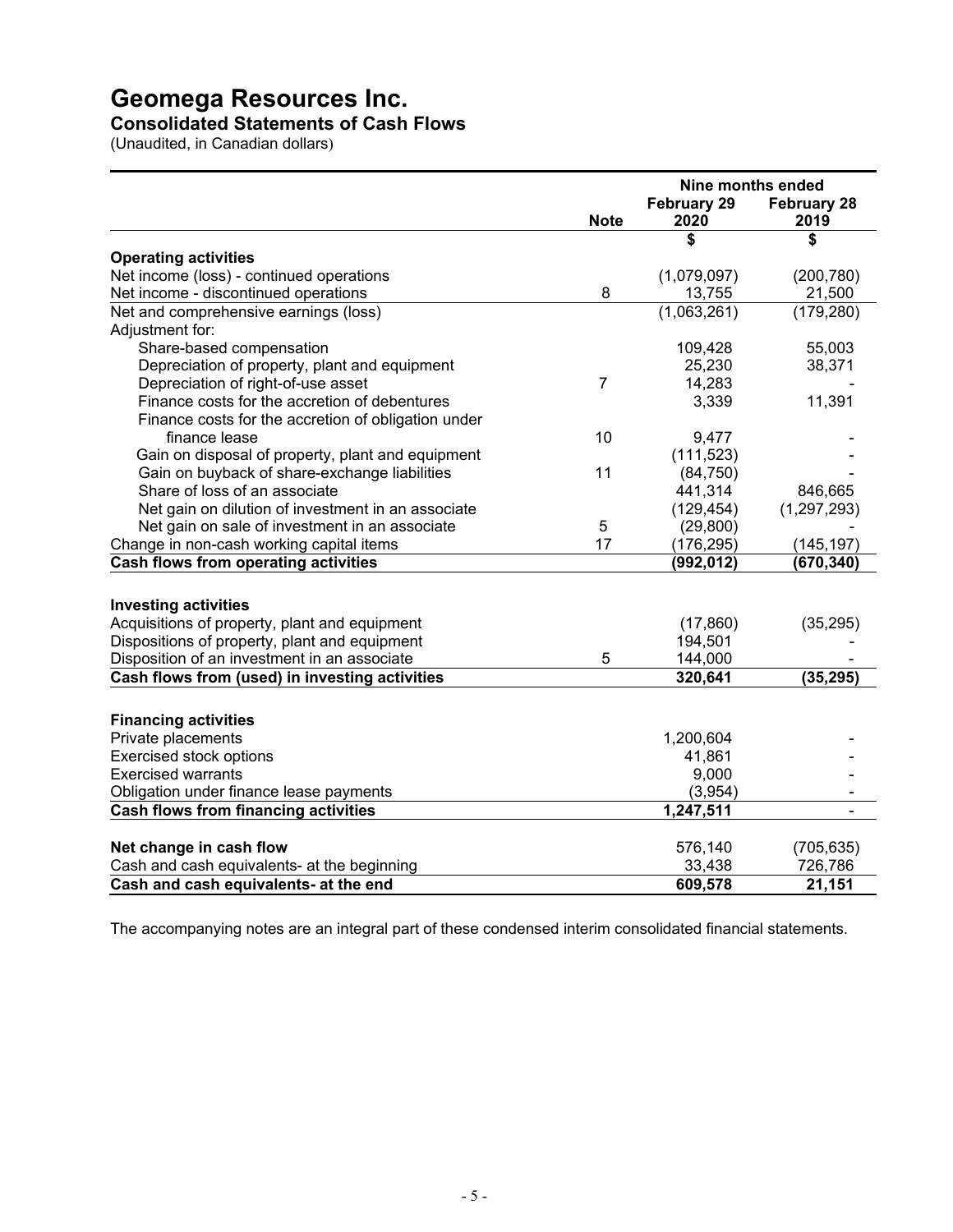Nine months ended February 29, 2020

(Unaudited, in Canadian dollars)

#### **1. NATURE OF OPERATIONS AND GOING CONCERN**

Geomega Resources Inc. (the "Corporation" or "Corporation") is incorporated under the Canada Business Corporations Act and is engaged in the acquisition, exploration and evaluation of mining properties in Canada. The Corporation's shares are listed on the TSX Venture Exchange (the "Exchange") under symbol GMA. The address of the Corporation's registered office and principal place of business is 75, de Mortagne Boulevard, Boucherville, Quebec, Canada, J4B 6Y4. These unaudited condensed interim consolidated financial statements (the "Financial Statements") were approved by the Corporation's Board of Directors on May 11, 2020.

The Corporation has not yet determined whether its mineral properties contain ore reserves that are economically recoverable. The recoverability of the amounts shown for its mining properties costs is dependent upon the ability of the Corporation to obtain necessary financing to pursue the exploration and evaluation on its mining properties.

These Financial Statements have been prepared on the basis of accounting principles applicable to a going concern, which contemplates the realization of assets and settlement of liabilities in the normal course of business as they come due. In assessing whether the going concern assumption is appropriate, management takes into account all available information about the future, which is at least, but not limited to twelve months from the end of the reporting period. For the nine months ended February 29, 2020, the Corporation reported a net loss of \$1,063,271 and has accumulated a deficit of \$33,868,290 up to that date. As at February 29, 2020, the Corporation had a working capital of \$448,066.

Management estimates that the working capital will not be sufficient to meet the Corporation's obligations and commitments and budgeted expenditures through February 29, 2020. These circumstances lend a significant doubt as to the ability of the Corporation to ensure its continuity of operation and, accordingly, the appropriateness of the use of accounting principles applicable to a going concern. Management is aware, in making its assessment, of material uncertainties related to events and conditions that may cast a significant doubt upon the Corporation's ability to continue as a going concern as described in the preceding paragraph, and accordingly, the appropriateness of the use of accounting principles applicable to a going concern. The Financial Statements do not reflect the adjustment to the carrying values of assets and liabilities, expenses and financial position classifications that would be necessary if the going concern assumption was not appropriate. These adjustments could be material.

Any funding shortfall may be met in the future in a number of ways including but not limited to, the issuance of new equity or debt financing. While management has been successful in securing financing in the past, there can be no assurance that it will be able to do so in the future or that these sources of funding or initiatives will be available to the Corporation or that they will be available on terms which are acceptable to the Corporation. If management is unable to obtain new funding, the Corporation may be unable to continue its operations, and amounts realized for assets might be less than amounts reflected in the Financial Statements.

#### **2. SUMMARY OF SIGNIFICANT ACCOUNTING POLICIES**

#### **2.1 Statement of Compliance**

The Financial Statements have been prepared in accordance with the *International Financial Reporting Standards* ("IFRS") as issued by the *International Accounting Standards Board* ("IASB") applicable to the preparation of interim financial statements, including *International Accounting Standard* ("IAS") 34, *Interim Financial Reporting*. Accordingly, the Financial Statements do not include all of the information and footnotes required by IFRS for complete financial statements for year-end reporting purposes.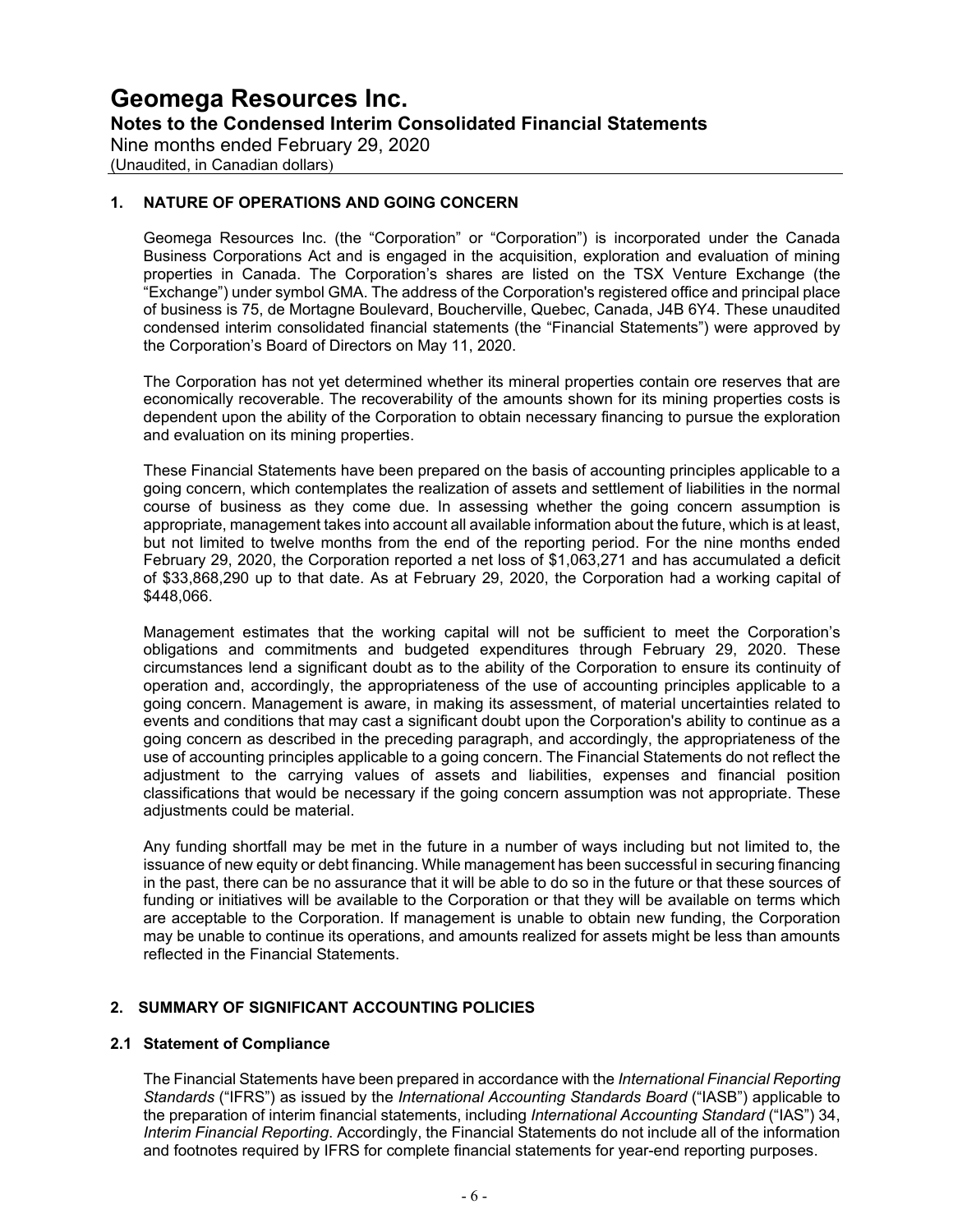Nine months ended February 29, 2020 (Unaudited, in Canadian dollars)

#### **2. SUMMARY OF SIGNIFICANT ACCOUNTING POLICIES** (CONT'D)

#### **2.2 Basis of Presentation**

The Financial Statements should be read in conjunction with the annual financial statements for the year ended May 31, 2019, which have been prepared in accordance with IFRS. The accounting policies, methods of computation and presentation applied in the Financial Statements are consistent with those of the previous financial year ended May 31, 2019, except for the new policy described below.

#### **IFRS 16** *Leases*

In January 2016, the IASB issued IFRS 16. IFRS 16 sets out the principles of recognition, measurement, presentation and disclosure of leases for both parties to a contract, which is the customer (the "lessee") and the supplier (the "lessor"). IFRS 16 replaces IAS 17, Leases and related interpretations. All leases result in the lessee obtaining the right to use an asset at the start of the lease and, if lease payments are made over time, also obtaining financing. Accordingly, IFRS 16 will eliminates the classification of leases as either operating leases or finance leases as is required by IAS 17 and, instead, introduces a single lessee accounting model. Applying that model, a lessee is required to recognize:

- (a) assets and liabilities for all leases with a term of more than 12 months, unless the underlying asset is of low value; and
- (b) depreciation of lease assets separately from interest on lease liabilities in the statement of earnings.

The Corporation has been applying this standard since June 1, 2019, but it did not apply to any contract in effect at that time.

On January 10, 2020, the Corporation signed a new lease agreement for the lease of an industrial space that will be used for the construction of the demonstration plant for the recycling of permanent magnets.

*Amounts recorded in the Consolidated Statement of Financial Position and the Consolidated Statement of Earnings and Comprehensive Earnings*

The following table presents the book values of the assets under the Corporations's usage rights and the obligation linked to this lease contract as well as the variations during the period:

|                                             | <b>Right-of-Use</b><br><b>Asset</b> | <b>Obligation under</b><br>finance lease |
|---------------------------------------------|-------------------------------------|------------------------------------------|
|                                             |                                     |                                          |
| Balance, opening                            |                                     |                                          |
| New lease contract signed during the period | 1,142,660                           | 1,142,660                                |
| Depreciation of the right-of-use asset      | (14, 283)                           |                                          |
| Accretion expense                           |                                     | 9.477                                    |
| Obligation under finance lease payments     |                                     | (3,954)                                  |
| Balance, end                                | 1,128,377                           | 1,148,183                                |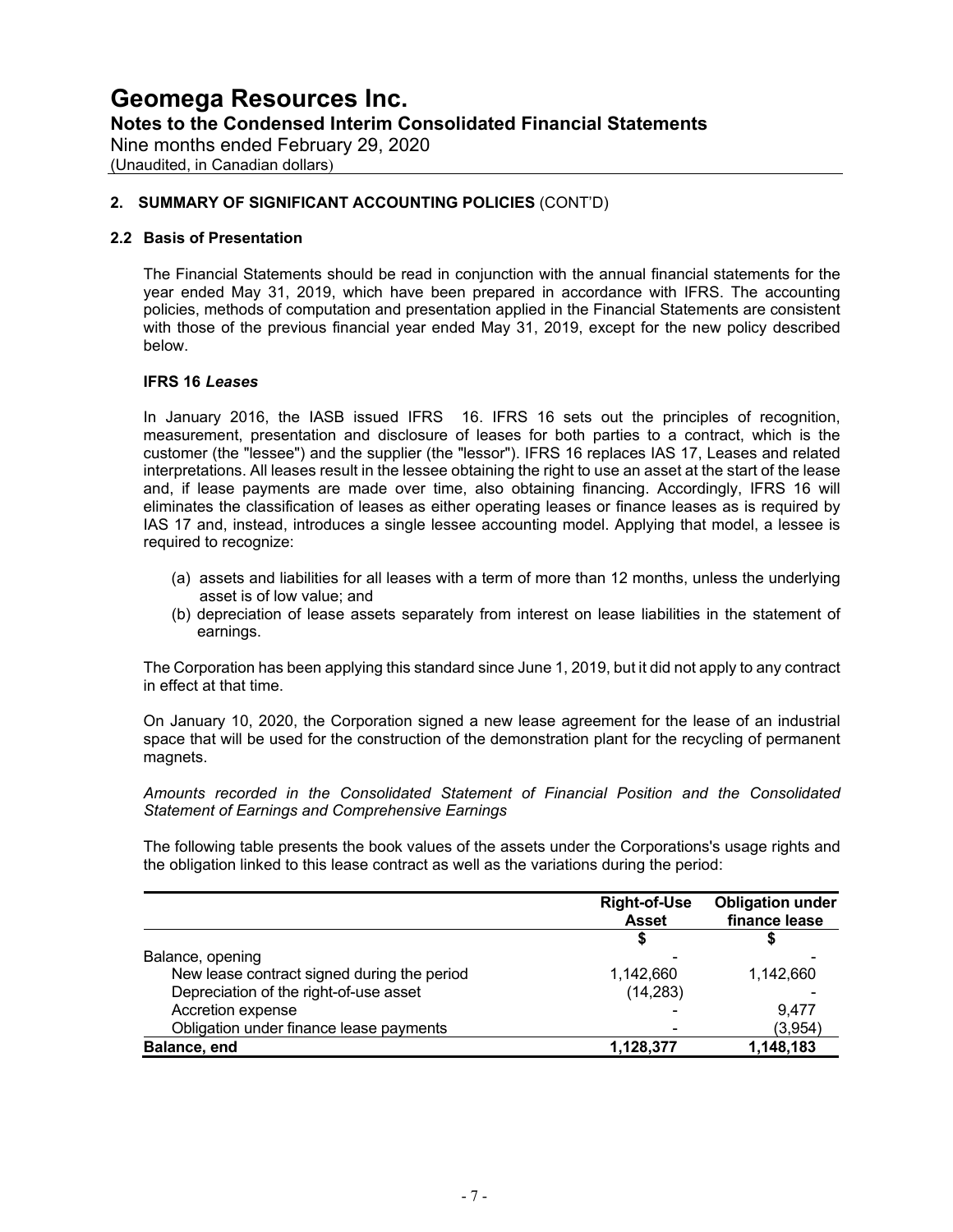## **Geomega Resources Inc. Notes to the Condensed Interim Consolidated Financial Statements** Nine months ended February 29, 2020

(Unaudited, in Canadian dollars)

#### **2. SUMMARY OF SIGNIFICANT ACCOUNTING POLICIES** (CONT'D)

#### **Right-of-Use Assets**

The Corporation recognizes right-of-use assets at the commencement date of the lease (i.e., the date the underlying asset is available for use). Right-of-use assets are measured at cost, less any accumulated depreciation, and adjusted for any remeasurement of lease liabilities. The cost of rightof-use assets includes the amount of lease liabilities recognized, initial direct costs incurred, and lease payments made at or before the commencement date less any lease incentives received. Unless the Corporation is reasonably certain to obtain ownership of the leased asset at the end of the lease term, the recognized right-of-use assets are depreciated on a straight-line basis over the shorter of its estimated useful life and the lease term.

#### **Obligation under finance lease**

At the commencement date of the lease, the Corporation recognizes an obligation under finance lease measured at the present value of lease payments to be made over the lease term. The lease payments include fixed payments (including in substance fixed payments) less any lease incentives receivable, variable lease payments that depend on an index or a rate, and amounts expected to be paid under residual value guarantees. The lease payments also include the exercise price of a purchase option reasonably certain to be exercised by the Corporation and payments of penalties for terminating a lease, if the lease term reflects the Corporation exercising the option to terminate. The variable lease payments that do not depend on an index or a rate are recognized as expense in the period on which the event or condition that triggers the payment occurs.

In calculating the present value of lease payments, the Corporation uses the incremental borrowing rate at the lease commencement date if the interest rate implicit in the lease is not readily determinable. After the commencement date, the amount of the obligation under finance lease is increased to reflect the accretion of interest and reduced for the lease payments made. In addition, the carrying amount of the obligation under finance lease is remeasured if there is a modification, a change in the lease term, a change in the in-substance fixed lease payments or a change in the assessment to purchase the underlying asset.

#### **Determining the lease term of contracts with renewal or termination options**

The Corporation determines the lease term as the non-cancellable term of the lease, together with any periods covered by an option to extend the lease if it is reasonably certain to be exercised, or any periods covered by an option to terminate the lease, if it is reasonably certain not to be exercised.

#### **Stocks**

The stocks consist of raw materials, rare earth permanent magnets that will be recycled in the demonstration plant in order to extract the rare earths oxide to be sold. Stocks are valued at the lowest of the cost and net realizable value. The cost of raw material inventory is generally determined using the average cost method.

#### **Foreign currency transactions**

Foreign currency-denominated transactions are converted into the relevant functional currency as follows: monetary assets and liabilities are converted to the current exchange rate on the date of the consolidated balance sheet, while expenses are converted at the average exchange rate for the period. Non-monetary assets and liabilities are converted to historical rates or the rate in effect on the date they were valued at fair value. If applicable, foreign exchange gains and losses resulting from the settlement of those transactions and from period-end translations are recognized in the consolidated statement of loss.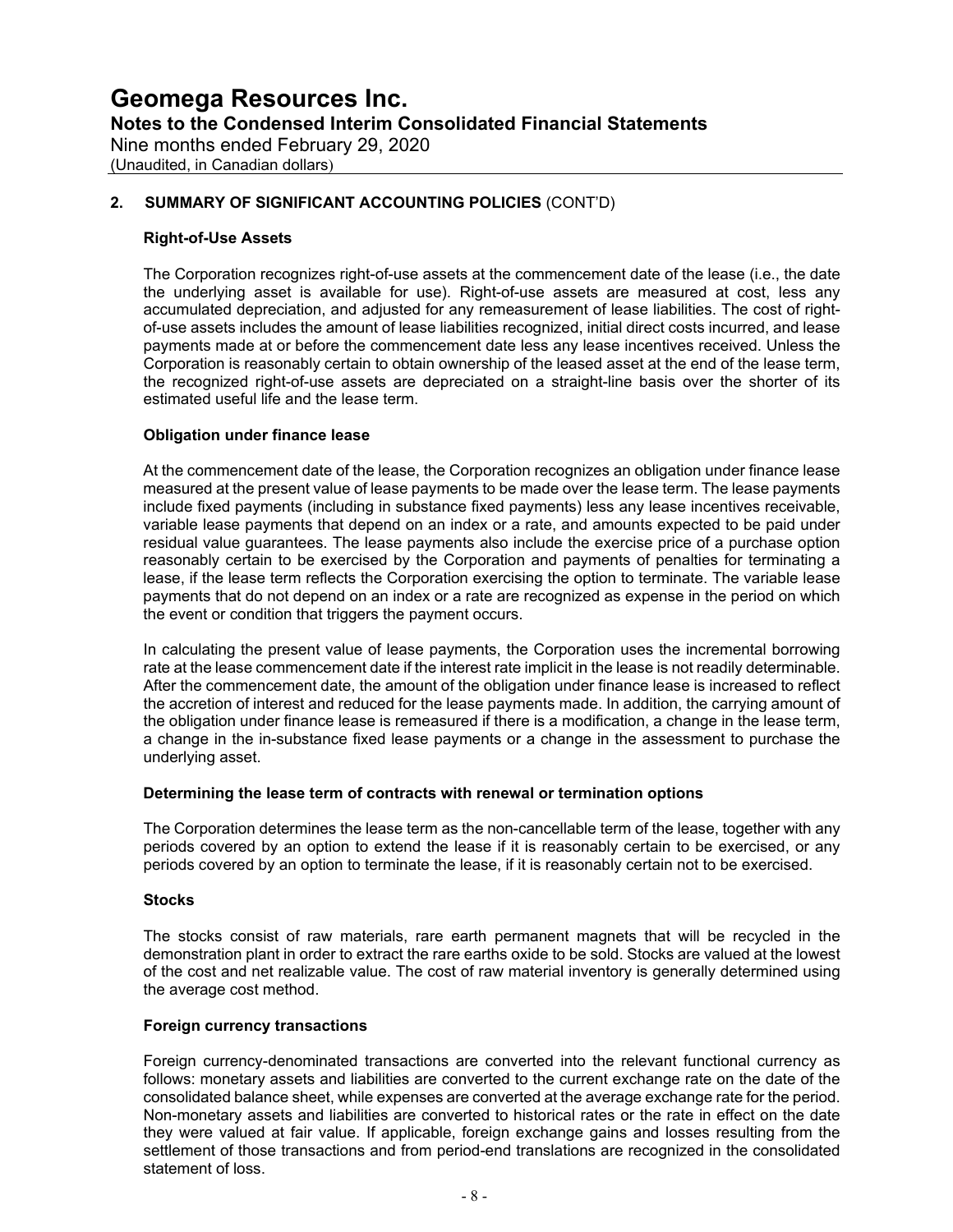**Notes to the Condensed Interim Consolidated Financial Statements**

Nine months ended February 29, 2020

(Unaudited, in Canadian dollars)

#### **3. CRITICAL ACCOUNTING ESTIMATES, JUDGMENTS AND ASSUMPTIONS**

The preparation of Financial Statements in conformity with IFRS requires the Corporation to make estimates and assumptions that affect the reported amounts of assets and liabilities and disclosure of contingent assets and liabilities at the date of the Financial Statements and the reported amounts of revenues and expenses during the reporting period. The Corporation also makes estimates and assumptions concerning the future. The determination of estimates requires the exercise of judgement based on various assumptions and other factors such as historical experience and current and expected economic conditions. Actual results could differ from those estimates.

Estimates and assumptions are continually evaluated and are based on historical experience and other factors, including expectations of future events that are believed to be reasonable under the circumstances.

In preparing the Financial Statements, the significant judgements made by management in applying the Corporation's accounting policies and the key sources of estimation uncertainty were the same as those that applied to the annual financial statements for the year ended May 31, 2019.

#### **4. CASH AND CASH EQUIVALENTS**

.

Cash and cash equivalent include a guaranteed investment certificate bearing the following conditions:

Investment of \$404,022 USD at a rate of 1.73% maturing on March 2, 2020. Interests and capital are cashable at maturity.

The investments are invested for 30 days and renewed according to the liquidity needs of the Corporation.

#### **5. INVESTMENT IN AN ASSOCIATE CORPORATION**

Kintavar Exploration Inc. ("Kintavar") is the Corporation's only associate and it is material to the group. Kintavar's share capital consists solely of ordinary shares, which are held directly by the Corporation. Kintavar is incorporated in Canada where are its exploration and evaluation activities on bearing properties, which are not strategic to the Corporation's own activities, are carried out. The proportion of ownership interest is the same as the proportion of voting rights held. The investment in Kintavar is accounted for under the equity method. Its fair value as at February 29, 2020 is \$1,517,143 (16,857,143 shares at \$0.09, closing price on the exchange). The Corporation categorized the fair value measurement as Level 1, as it is derived from quoted prices in active markets. Following the issuance of shares in Kintavar and the sale of a portion of the investment held, the Corporation's interest in Kintavar was diluted from 21.77% as at May 31, 2019 to 18.49% as at February 29, 2020.

Following this decrease in participation below 20%, the Corporation's management assessed the relevance of continuing to measure the investment using the equity method. Given that the two corporations have joint management and one common board member, share the same head office and have several transactions together, it has been determined that the Corporation still has a significant influence on Kintavar, justifying the accounting for the investment using the equity method.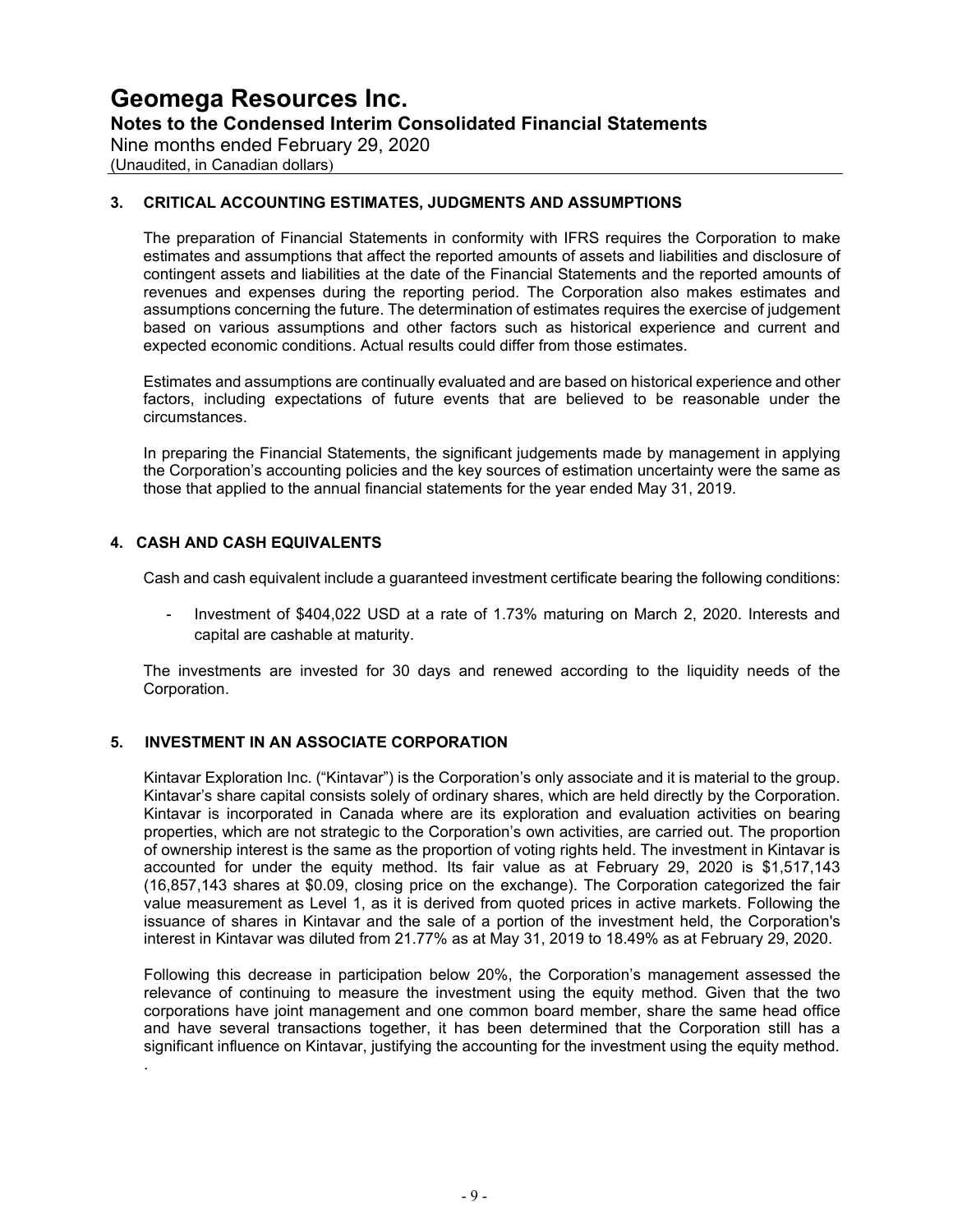**Notes to the Condensed Interim Consolidated Financial Statements**

Nine months ended February 29, 2020

(Unaudited, in Canadian dollars)

#### **5. INVESTMENT IN AN ASSOCIATE CORPORATION** (CONT'D)

|                                            | Nine months ended<br><b>February 29, 2020</b> | Year ended<br>May 31, 2019 |
|--------------------------------------------|-----------------------------------------------|----------------------------|
|                                            |                                               |                            |
| Balance at beginning of period             | 2,039,287                                     | 1,792,242                  |
| Share of net loss                          | (441, 314)                                    | (929, 664)                 |
| Net gain from dilution of the interest     | 129,454                                       | 1,176,709                  |
| Proceeds from disposition of participation | (144,000)                                     |                            |
| Net gain on the sale of an interest        | 29,800                                        |                            |
| <b>Balance at end of period</b>            | 1,613,227                                     | 2,039,287                  |

On June 14, 2019, the Corporation sold 1,000,000 shares of Kintavar at a price of \$0.16 per share for gross proceeds of \$160,000. Transaction fees of \$16,000 were incurred on this amount for a total net proceeds of \$144,000. A net gain on the sale of \$29,800 was recorded in the consolidated statement of Earnings and Comprehensive Earnings.

The following common shares issued by Kintavar to the Corporation are subject to resale restriction periods that include:

- 14,178,579 common shares, released;
- 2,678,574 common shares, released on March 31, 2020. 16,857,143 total common shares

#### **6. PROPERTY AND EQUIPMENT**

|                                 |               |                 | <b>E&amp;E Equipment</b> |                |              |
|---------------------------------|---------------|-----------------|--------------------------|----------------|--------------|
|                                 | <b>Office</b> |                 | <b>Equipment</b>         |                |              |
|                                 | equipment     | <b>Vehicles</b> | and camp                 | Warehouse      | <b>Total</b> |
|                                 | \$            | \$              | S                        | S              | \$           |
| Fiscal 2020                     |               |                 |                          |                |              |
| Opening net book value          |               | 3,800           | 34.072                   | 82.521         | 120,393      |
| <b>Additions</b>                |               |                 | 17.860                   |                | 17,860       |
| Depreciation                    |               | (1,900)         | (21, 887)                | (1, 443)       | (25, 230)    |
| <b>Disposal</b>                 |               | (1,900)         |                          | (81,078)       | (82,978)     |
| Closing net book value          |               |                 | 30.045                   |                | 30,045       |
| As at February 29, 2020         |               |                 |                          |                |              |
| Cost                            | 14,984        |                 | 638,950                  |                | 653,934      |
| <b>Accumulated Depreciation</b> | (14,984)      |                 | (608,905)                |                | (623, 889)   |
| <b>Closing net book value</b>   |               |                 | 30,045                   | $\blacksquare$ | 30,045       |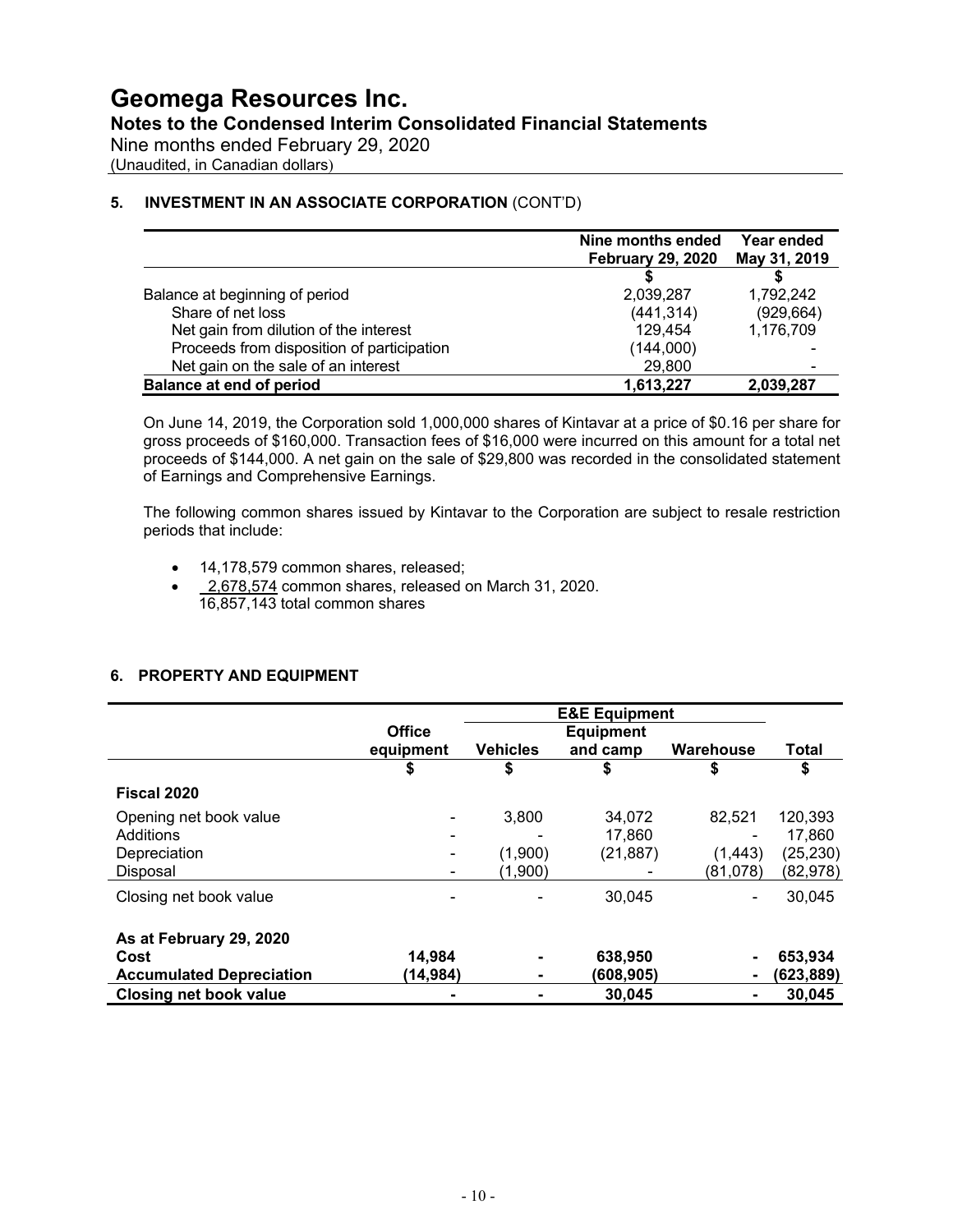#### **Notes to the Condensed Interim Consolidated Financial Statements**

Nine months ended February 29, 2020

(Unaudited, in Canadian dollars)

#### **6. PROPERTY AND EQUIPMENT**

|                                 | <b>E&amp;E Equipment</b> |                 |                  |           |              |  |
|---------------------------------|--------------------------|-----------------|------------------|-----------|--------------|--|
|                                 | <b>Office</b>            |                 | <b>Equipment</b> |           |              |  |
|                                 | equipment                | <b>Vehicles</b> | and camp         | Warehouse | <b>Total</b> |  |
|                                 | \$                       | \$              | \$               | \$        | \$           |  |
| Fiscal 2019                     |                          |                 |                  |           |              |  |
| Opening net book value          |                          | 7,600           | 34,280           | 90.872    | 132,752      |  |
| Additions                       |                          |                 | 35,295           | ۰         | 35.295       |  |
| Depreciation                    |                          | (3,800)         | (35,503)         | (8,351    | (47,654)     |  |
| Closing net book value          | ۰                        | 3,800           | 34.072           | 82,521    | 120,393      |  |
| As at May 31, 2019              |                          |                 |                  |           |              |  |
| Cost                            | 14,984                   | 30,724          | 652,318          | 159,388   | 857,414      |  |
| <b>Accumulated Depreciation</b> | (14,984)                 | (26,924)        | (618,246)        | (76.867)  | (737,021)    |  |
| <b>Closing net book value</b>   |                          | 3,800           | 34,072           | 82,521    | 120,393      |  |

#### **7. RIGT-OF-USE ASSET**

|                                 | <b>Commercial rent</b> |
|---------------------------------|------------------------|
|                                 | 5                      |
| Fiscal 2020                     |                        |
| Opening net book value          |                        |
| Additions                       | 1,142,660              |
| Depreciation                    | (14, 283)              |
| Closing net book value          | 1,128,377              |
| As at February 29, 2020         |                        |
| Cost                            | 1,142,660              |
| <b>Accumulated Depreciation</b> | (14,283)               |
| <b>Closing net book value</b>   | 1,128,377              |

#### **8. DISCONTINUED OPERATIONS**

On November 30, 2019, the Corporation proceeded with the sale of its rolling stock. The sale price was \$19,501 and no transaction costs were incurred for this sale. The book value of the assets sold was \$1,900. A gain on disposal of tangible asset of \$17,601 was recorded in the consolidated statement of earnings.

On September 30, 2019, the Corporation concluded a transaction with a third-party for the sale of its warehouse located in Lebel-Sur-Quévillon, Quebec. The sale price was \$175,000 and no transaction costs were incurred for this sale. The book value of the warehouse at the date of the offer was \$81,078. A gain on disposal of property, plant and equipment of \$93,922 was recorded in the financial statements in the consolidated statement of earnings.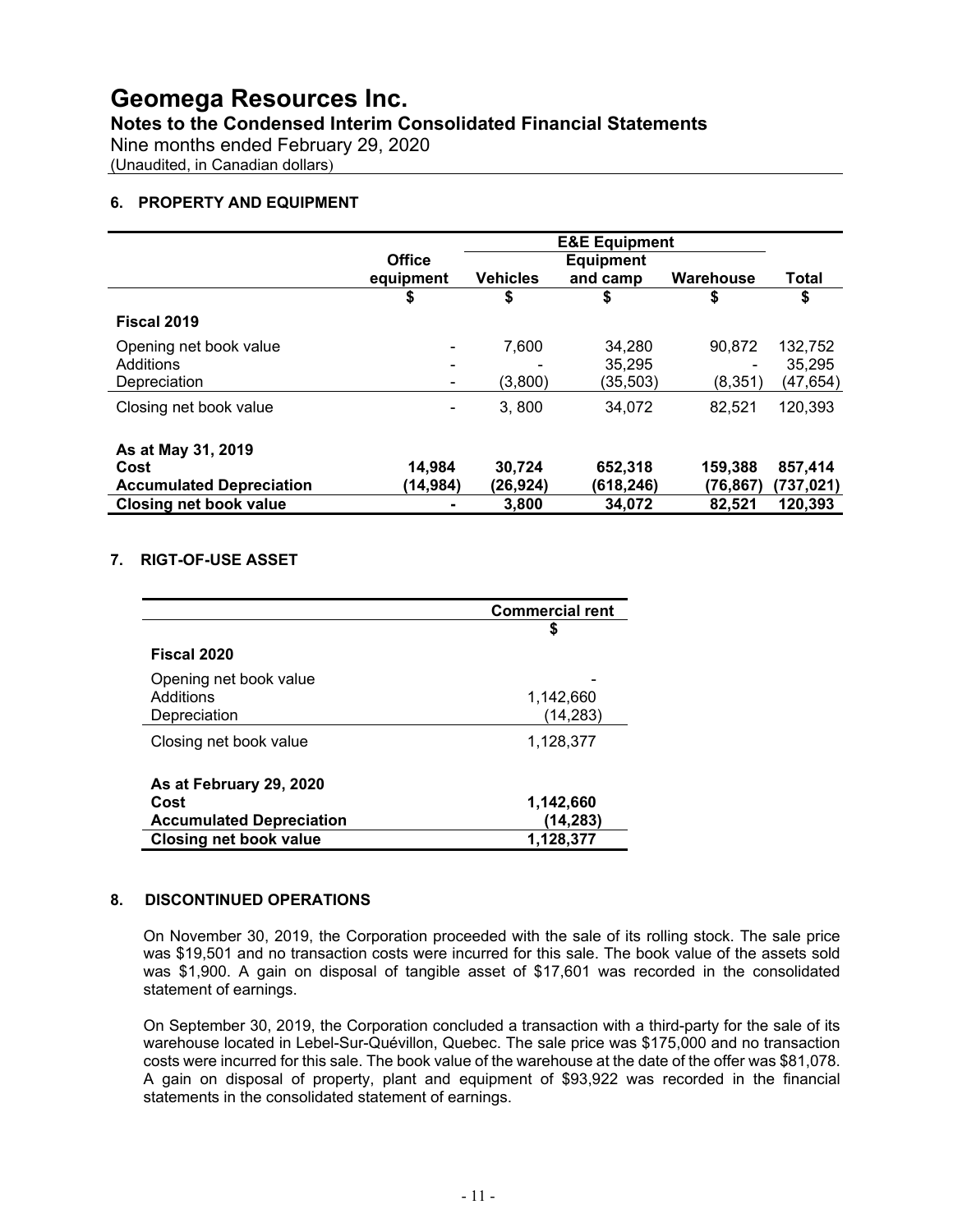Nine months ended February 29, 2020

(Unaudited, in Canadian dollars)

#### **8. DISCONTINUED OPERATIONS** (CONT'D)

#### **Revenues from discontinued operations**

Revenues (expenses) related to the assets sold have been separated from continuing operations. The gain from discontinued operations consists of:

|                                                 |                        | Three months ended     | <b>Nine Months Ended</b> |                        |  |
|-------------------------------------------------|------------------------|------------------------|--------------------------|------------------------|--|
|                                                 | February<br>29<br>2020 | February<br>28<br>2019 | February<br>29<br>2020   | February<br>28<br>2019 |  |
|                                                 |                        |                        |                          | S                      |  |
| Exploration and evaluation revenues (expenses), |                        |                        |                          |                        |  |
| net of tax credits                              | 2,081                  | 118                    | 15,836                   | 21,500                 |  |
| Revenues from discontinued operations           | 2,081                  | 118                    | 15,836                   | 21,500                 |  |

#### **Cash flows from discontinued operations**

Cash flows from the warehouse and the exploration equipment sold have been separated from continuing operations. Net cash flows from discontinued operations consist of:

|                                         |          | Three months ended | <b>Nine Months Ended</b> |          |  |
|-----------------------------------------|----------|--------------------|--------------------------|----------|--|
|                                         | February | February           | <b>February</b>          | February |  |
|                                         | 29       | 28                 | 29                       | 28       |  |
|                                         | 2020     | 2019               | 2020                     | 2019     |  |
|                                         |          |                    |                          |          |  |
| Cash flows from operating activities    | 2.081    | 118                | 15.836                   | 21,500   |  |
| Cash flows from discontinued operations | 2.081    | 118                | 15,836                   | 21,500   |  |

#### **9. CONVERTIBLE DEBENTURES**

|                                 | Nine months<br>ended<br><b>February 29, 2020</b> | Year ended<br>May 31, 2019 |
|---------------------------------|--------------------------------------------------|----------------------------|
|                                 |                                                  |                            |
| Balance at beginning of period  | 106,661                                          | 91,120                     |
| Accretion expense               | 3.339                                            | 15.541                     |
| Conversion                      | (110,000)                                        |                            |
| <b>Balance at end of period</b> |                                                  | 106,661                    |

The convertible debentures were issued on August 11, 2017 with a two-year maturity date. In fiscal year 2019, they were reclassified as current liabilities.

On July 31, 2019, a debenture holder converted a debenture of \$25,000 into common shares at a deemed price of \$0.12 per share pursuant to the terms of the convertible debenture. The Corporation issued the 208,333 common shares on August 2, 2019.

On August 10, 2019, debenture holders converted debentures of \$85,000 into common shares at a deemed price of \$0.12 per share pursuant to the terms of the convertible debenture. The Corporation issued the 708,332 common shares on August 12, 2019.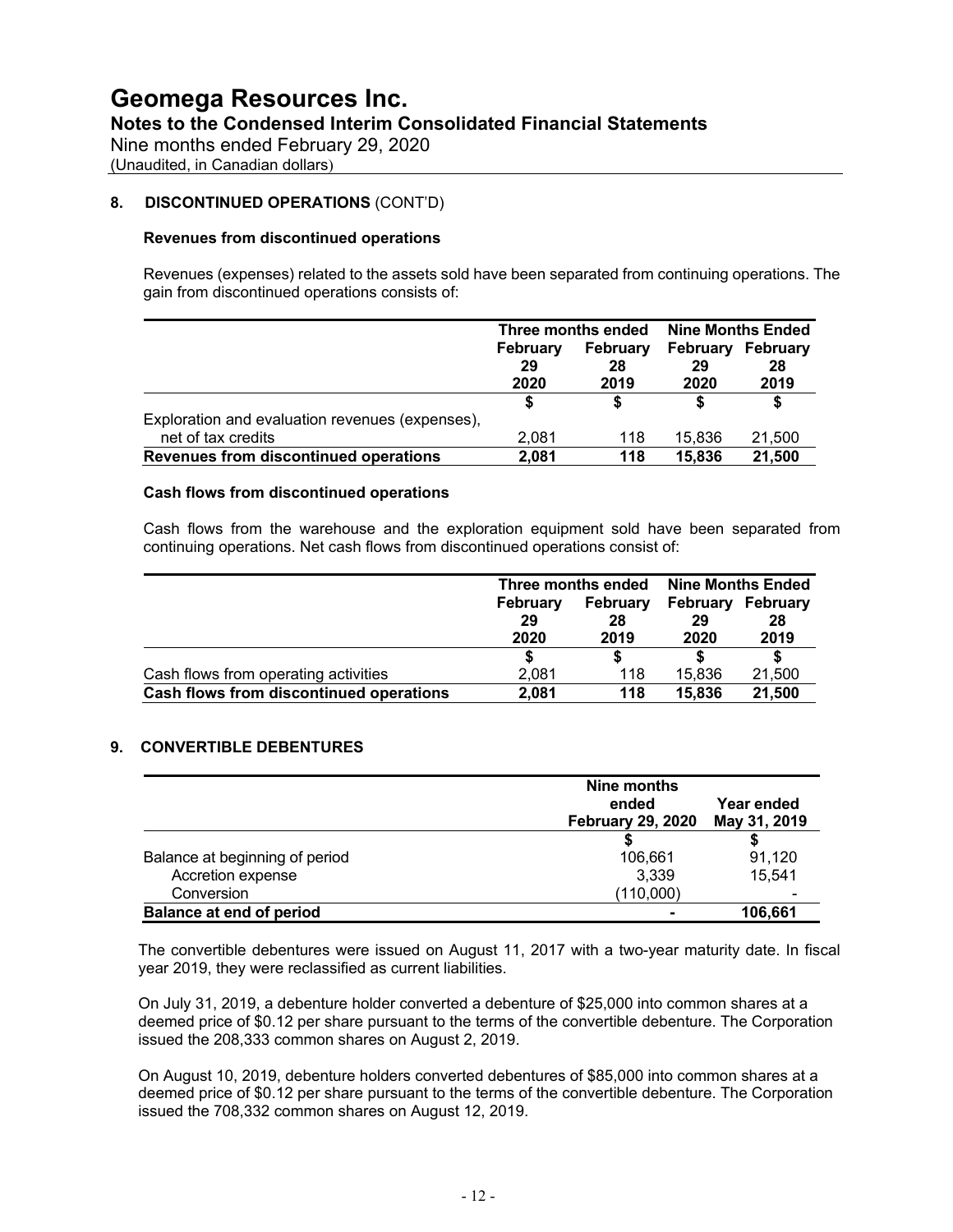### **Geomega Resources Inc. Notes to the Condensed Interim Consolidated Financial Statements** Nine months ended February 29, 2020

(Unaudited, in Canadian dollars)

#### **10. OBLIGATION UNDER FINANCE LEASE**

|                                       | Nine months<br>ended<br><b>February 29, 2020</b> |
|---------------------------------------|--------------------------------------------------|
|                                       |                                                  |
| Balance, opening                      |                                                  |
| New contract signed during the period | 1,142,660                                        |
| Accretion expense                     | 9,477                                            |
| Rental obligation payments            | (3,954)                                          |
| Balance, end                          | 1,148,183                                        |

On January 10, 2020, the Corporation entered into a long-term lease agreement for the lease of an industrial space located in St-Bruno de Montarville, Quebec. The agreement, which began on February 1, 2020, is for an initial term of sixty (60) months with an option to renew an additional sixty (60) months. The base rent is \$7.50 per square foot plus the estimated operating costs of \$3.75 per square foot and the area of premises is 14,880 square foot.

#### **11. NON-CONTROLLING INTEREST**

On June 3, 2016, the Corporation concluded a subscription agreement with two institutional investors, Société de dévelopement de la Baie-James ("SDBJ") and the Administration régionale Baie-James ("ARBJ") to finance the development of the process prototype to separate mixed rare earth elements concentrate into pure individual rare earth oxides. Each institutional investor invested \$125,000 for 2 shares in Innord, for a total of \$250,000. As a result, the Corporation now owns 96.16% of Innord.

Following the fulfillment of certain conditions that were achieved during Fiscal 2018, investors may apply as of June 3, 2019 for the corporation to redeem 50% of the shares for a total of \$ 250,000 in cash. Following the repurchase of the shares, a 0.05% royalty on the net proceeds from the commercial production of a separation plant located in Quebec would be granted to investors. The Corporation may redeem this royalty for \$ 50,000. Also, following a redemption of the shares under this option, the Corporation would have an option to repurchase 50% of the shares for a total cash consideration of \$250,000. Other additional conditions could have result in an automatic repurchase of the shares by the Corporation.

Not controlling the outcome of the different options of institutional investors, the Corporation recorded a \$500,000 liability related to share exchange rights corresponding to the option where the investors would exchange their shares in Innord.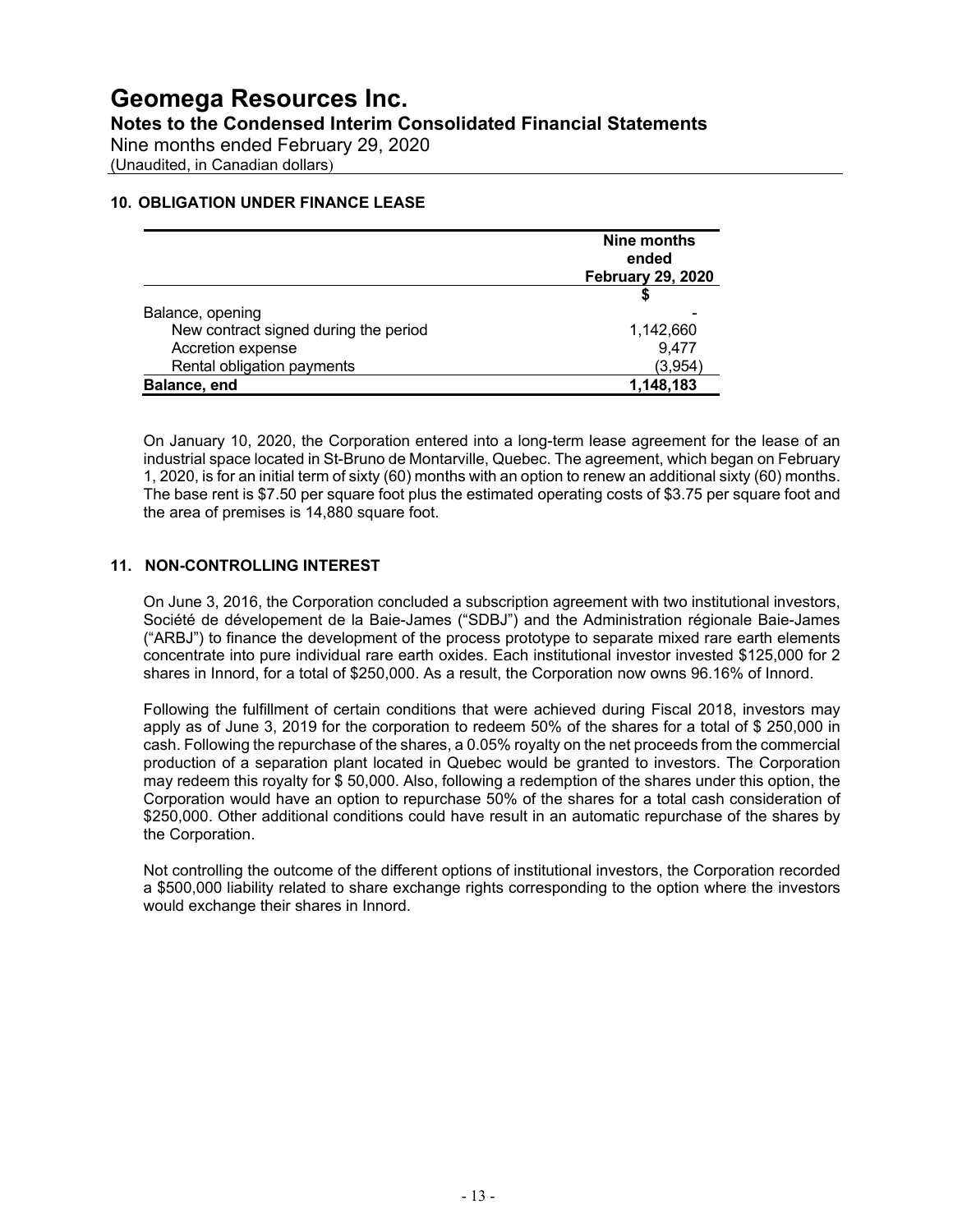Nine months ended February 29, 2020

(Unaudited, in Canadian dollars)

#### **11. NON-CONTROLLING INTEREST** (CONT'D)

On December 15, 2019, the Corporation repurchased the non-controlling interest in Innord and the associated liability related to share exchange rights. The total consideration for the acquisition of the shares is \$371,208, payable by the issuance of a total of 2,516,664 shares of Geomega. The issue price of \$0.1475 was based on the weighted average price of Geomega's common shares, calculated on the volume of common shares traded during the 30-day period prior to the December 15, 2019 closing date. Since the transaction was approved by the stock exchange on January 13, 2020, the date on which the shares were issued, the consideration paid in shares in the Corporation's books must be based on the market value of the shares on this date, which was \$0.165 per share, resulting in a total consideration of \$415,250 and a gain of \$84,750 to the consolidated statements of earnings and comprehensive earnings.

|                                                                     | Fiscal 2019 | Fiscal 2018 |
|---------------------------------------------------------------------|-------------|-------------|
|                                                                     |             |             |
| Balance, opening                                                    | 500,000     | 477,840     |
| Accretion expense                                                   |             | 22,160      |
| Buyback in shares of the liability related to share exchange rights | (415, 250)  |             |
| Gain on repurchase of share-exchange right                          | (84, 750)   | -           |
| Liability related to exchange rights                                |             | 500, 000    |

#### **12. SHARE- CAPITAL**

#### **Private placement**

On July 2 and 10, 2019, the Corporation closed a private placement in two tranches consisting of 8,800,215 units at a price of \$0.14 for total gross proceeds of \$1,232,010. Each unit being comprised of one share and one half-warrant, each whole warrant entitling the holder to acquire one share at a price of \$0.20 per share for 2 years.

Of the total gross proceeds of units, \$162,353 was allocated to warrants and \$1,069,677 to equity, based on a pro-rata allocation of the estimated fair value of each of these two components. The fair value of the warrants granted was estimated using the Black-Scholes model with no expected dividend yield, 76.6% and 76.5% expected volatality,1.49% and 1.58% risk-free interest rate for the first and second tranches respectively, and 2 years warrants expected life.

Share issuance costs totaled \$37,168, of which \$32,270 was allocated to equity and \$4,898 to warrants.

#### **Buyback of non-controlling interests**

On January 13, 2020, the Corporation repurchased the 3.84% non-controlling interests in Innord for 2,516,664 common shares of the Corporation, issued at a value of \$0.165 per share, for a total consideration of \$415,250. The \$500,000 liability related to share exchange rights associated with these minority shares was repurchased with this transaction (note 11) and the non-controlling interests of \$46,932 were reclassified in the Corporation's deficit.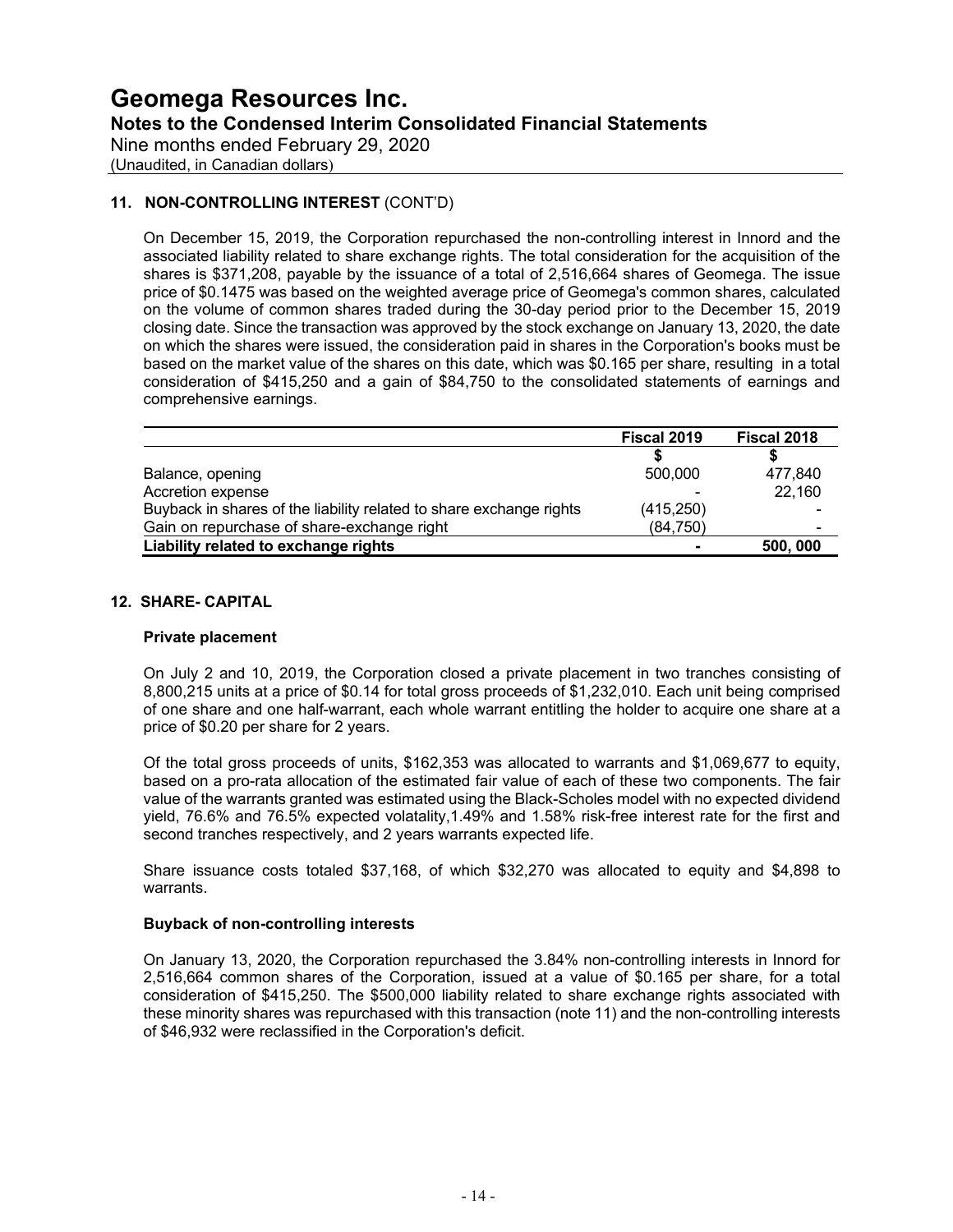Nine months ended February 29, 2020

(Unaudited, in Canadian dollars)

#### **13. WARRANTS**

Changes in the Corporation's warrants are as follows:

|                 | Nine Months Ended February 29, 2020                                |      | Year ended May 31, 2019 |                                           |
|-----------------|--------------------------------------------------------------------|------|-------------------------|-------------------------------------------|
|                 | Number of<br><b>Weighted average</b><br>exercise price<br>warrants |      | Number of<br>warrants   | <b>Weighted average</b><br>exercise price |
|                 |                                                                    |      |                         |                                           |
| Opening         | 6,378,778                                                          | 0.16 | 11,019,416              | 0.18                                      |
| Issued (note 9) | 4,400,108                                                          | 0.20 |                         |                                           |
| Exercised       | (60,000)                                                           | 0.15 | (550,000)               | 0.12                                      |
| Expired         | (625,000)                                                          | 0.12 | (4,090,638)             | 0.23                                      |
| Balance, end    | 10,093,886                                                         | 0.18 | 6,378,778               | 0.16                                      |

The number of outstanding warrants as at February 29, 2020 are as follows:

| <b>Number of warrants</b> | <b>Exercise price</b> | <b>Expiry date</b>       |  |
|---------------------------|-----------------------|--------------------------|--|
|                           | \$                    |                          |  |
| 825,000                   | 0.15                  | May 2, 2020              |  |
| 2,300,000                 | 0.15                  | May 14, 2020             |  |
| 1,266,000                 | 0.15                  | May 18, 2020             |  |
| 1,302,778                 | 0.23                  | June 19, 2020 (extended) |  |
| 3,265,197                 | 0.20                  | July 2, 2021             |  |
| 1,134,911                 | 0.20                  | July 10, 2021            |  |
| 10,093,886                |                       |                          |  |

#### **14. BROKER WARRANTS**

Changes in the Corporation's warrants are as follows:

|                  | Nine Months Ended February 29, 2020  |                            | Year ended May 31, 2019 |                         |  |
|------------------|--------------------------------------|----------------------------|-------------------------|-------------------------|--|
|                  | Number of<br><b>Weighted average</b> |                            | Number of<br>warrants   | <b>Weighted average</b> |  |
|                  |                                      | exercise price<br>warrants |                         | exercise price          |  |
|                  |                                      |                            |                         |                         |  |
| Balance, opening | $\overline{\phantom{0}}$             |                            |                         | -                       |  |
| Issued           | 120,800                              | 0.20                       |                         | $\blacksquare$<br>-     |  |
| Balance, end     | 120,800                              | 0.20                       |                         | -                       |  |

The number of outstanding warrants as at February 29, 2020 are as follows:

| <b>Number of broker warrants</b> | <b>Exercise price</b> | <b>Expiry date</b> |  |
|----------------------------------|-----------------------|--------------------|--|
|                                  | S                     |                    |  |
| 16,000                           | 0.20                  | July 2, 2021       |  |
| 104.800                          | 0.20                  | July 10, 2021      |  |
| 120,800                          |                       |                    |  |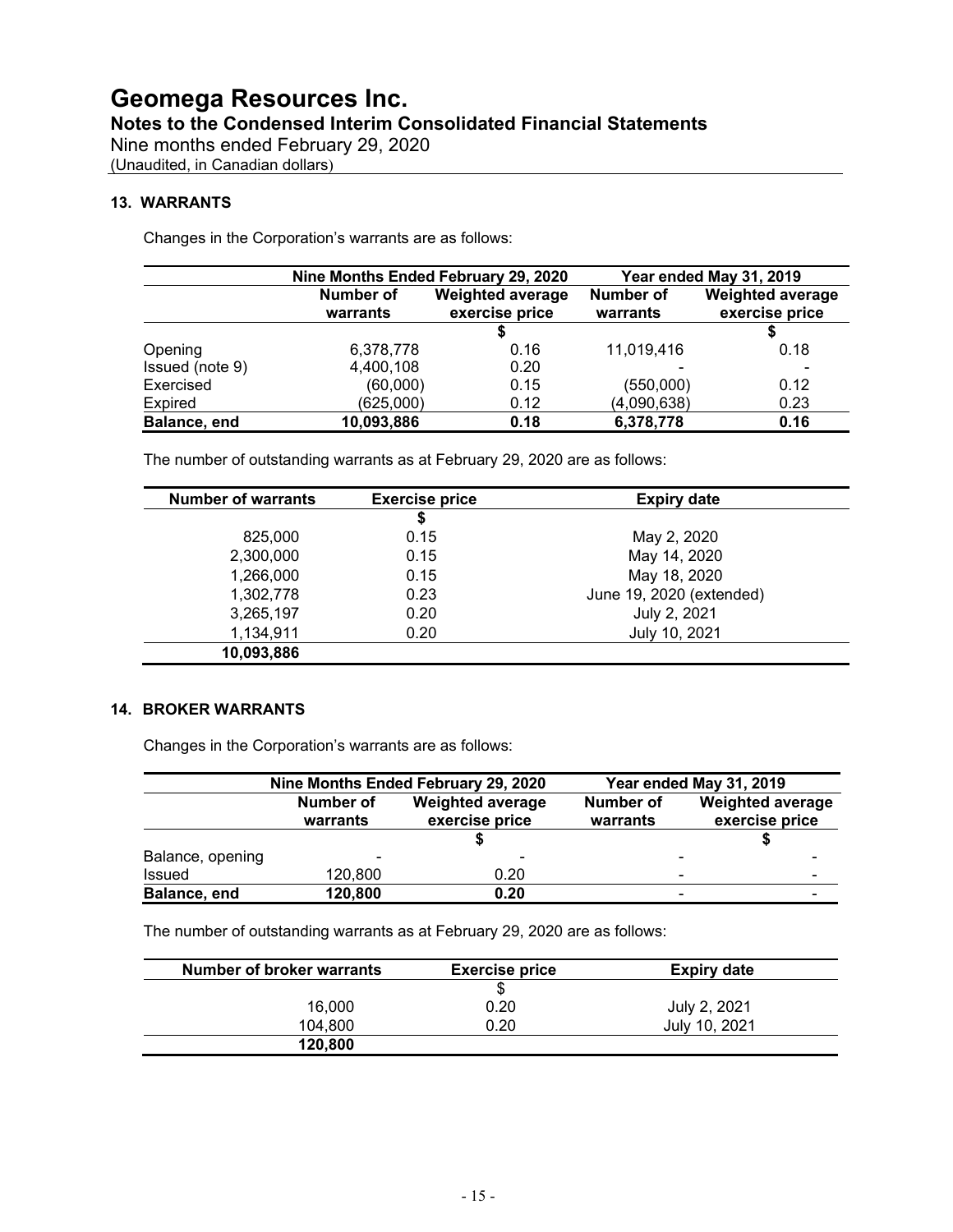Nine months ended February 29, 2020

(Unaudited, in Canadian dollars)

#### **15. STOCK OPTIONS**

Changes in the Corporation's stock options are as follows:

|                          | Nine months ended<br><b>February 29, 2020</b> |                                                                             | Year ended<br>May 31, 2019 |      |
|--------------------------|-----------------------------------------------|-----------------------------------------------------------------------------|----------------------------|------|
|                          | Number of<br><b>Options</b>                   | Weighted<br>Number of<br>Average<br><b>Exercise Price</b><br><b>Options</b> |                            |      |
|                          |                                               | \$                                                                          |                            | \$   |
| Balance, beginning       | 6,565,000                                     | 0.10                                                                        | 4,530,000                  | 0.11 |
| Granted                  | 2,250,000                                     | 0.16                                                                        | 3,050,000                  | 0.09 |
| Expired                  | (577, 500)                                    | 0.20                                                                        | (470,000)                  | 0.18 |
| Exercised                | (441,250)                                     | 0.09                                                                        | (127, 500)                 | 0.09 |
| Forfeited                | (437, 500)                                    | 0.13                                                                        | (417,500)                  | 0.09 |
| Balance, end             | 7,373,750                                     | 0.11                                                                        | 6,565,000                  | 0.10 |
| Balance, end exercisable | 4,048,750                                     | 0.09                                                                        | 3,760,000                  | 0.10 |

The number of options outstanding as at February 29, 2020 are as follows:

| Number of   | Number of   |                 |                    |
|-------------|-------------|-----------------|--------------------|
| options     | options     | <b>Exercise</b> |                    |
| outstanding | exercisable | <b>Price</b>    | <b>Expiry date</b> |
|             |             | \$              |                    |
| 300,000     | 300,000     | 0.09            | September 13, 2020 |
| 500,000     | 500,000     | 0.07            | November 22, 2020  |
| 1,270,000   | 1,270,000   | 0.095           | November 29, 2021  |
| 778.750     | 778.750     | 0.09            | October 19, 2022   |
| 400,000     | 300,000     | 0.085           | August 28, 2023    |
| 400,000     | 200,000     | 0.08            | September 14, 2023 |
| 975,000     | 487,500     | 0.085           | November 20, 2023  |
| 100.000     | 50,000      | 0.08            | December 10, 2023  |
| 400.000     | 100,000     | 0.09            | March 13, 2024     |
| 250,000     | 62,500      | 0.175           | July 29, 2024      |
| 1,575,000   |             | 0.155           | October 23, 2024   |
| 200,000     |             | 0.155           | November 28, 2024  |
| 150,000     |             | 0.185           | January 19, 2025   |
| 75,000      |             | 0.20            | February 13, 2025  |
| 7,373,750   | 4,048,750   |                 |                    |

On October 23, 2019, the Corporation shareholders renewed the option to call for shares plan, which stipulates that the maximum number of common shares in the Corporation's capital that could be reserved for allocation under the 10% of the outstanding shares.

On February 13, 2020, the Corporation granted an employee 75,000 stock options, priced at \$0.20, valid for 5 years. The fair value of the options granted was estimated using the Black-Scholes model based on the following assumptions: risk-free interest rate of 1.43%, expected volatility of 79%, no dividend per share and expected duration of 3.75 years options

On January19, 2020, the Corporation granted a consultant 150,000 stock options priced at \$0.185, valid for 5 years. The fair value of the options granted was estimated using the Black-Scholes model based on the following assumptions: risk-free interest rate of 1.60%, expected volatility of 79%, no dividend per share and expected duration of 3.75 years options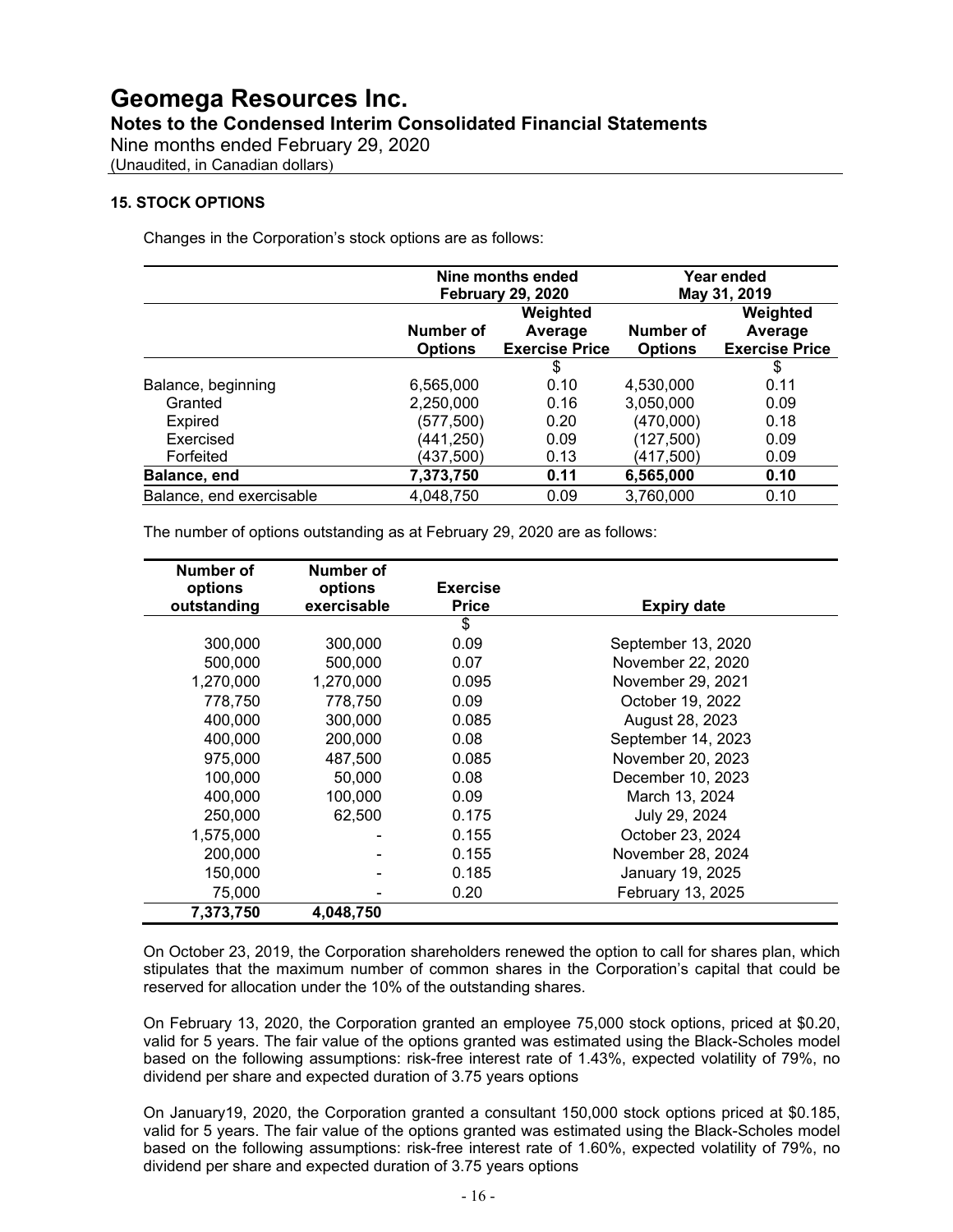Nine months ended February 29, 2020

(Unaudited, in Canadian dollars)

#### **15. STOCK OPTIONS** (CONT'D)

On November 28, 2019, the Corporation granted a consultant 150,000 stock options, priced at \$0.155, valid for 5 years. The fair value of the options granted was estimated using the Black-Scholes model based on the following assumptions: risk-free interest rate of 1.553%, expected volatility of 79%, no dividend per share and expected duration of 3.75 years options

On October 23, 2019, the Corporation granted to its directors, officers, employees and consultants 1,575,000 options exercisable at \$0.155, valid for 5 years. The fair value of the options granted was estimated using the Black-Scholes model with no expected dividend yield, 82% expected volatility, 1.56% risk-free interest rate and 3.75 years options expected life.

On July 29, 2019, the Corporation granted a consultant 250,000 options, exercisable at \$0.175, valid for 5 years. The fair value of these stock options is \$25,250, or a fair value of \$0.101 per option. The fair value of the options granted was estimated using the Black-Scholes model with no expected dividend yield, 81% expected volatility, 1.43% risk-free interest rate and 3.75 years options expected life.

All options granted bear the same conditions. From the date of the grant, the options are earned in increments of 25% every 6 months, are valid for 5 years and have been granted at a value equal to or greater than that of the market at the close before the grant.

The expected life was estimated by benchmarking comparable situations for companies that are similar to the Corporation. The expected volatility was determined by calculating the historical volatility of the Corporation's share price back from the date of grant and for a period corresponding to the expected life of the options.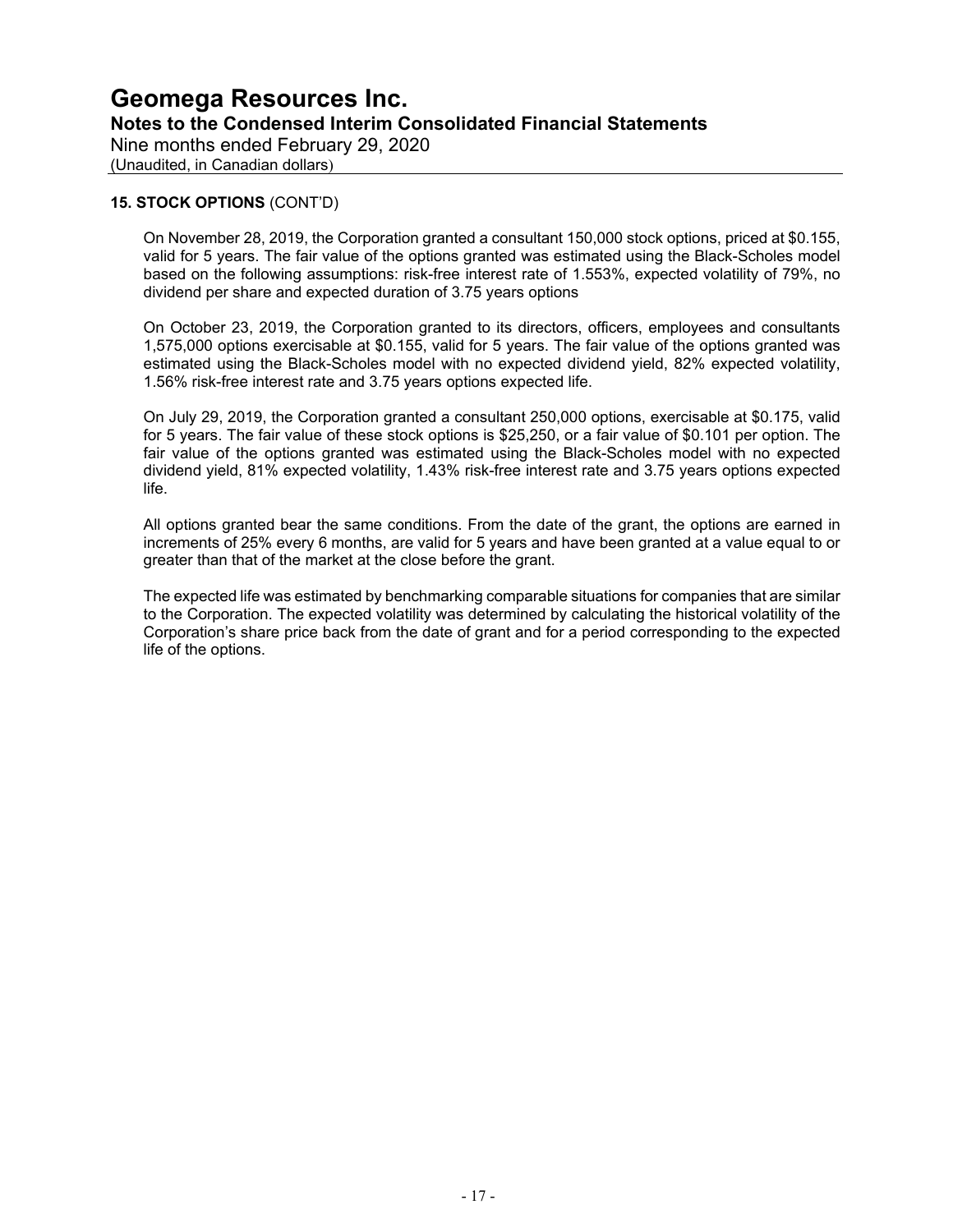### **Notes to the Condensed Interim Consolidated Financial Statements**

Nine months ended February 29, 2020

(Unaudited, in Canadian dollars)

#### **16. EXPLORATION AND EVALUATION EXPENSES**

|                                        | Three months ended |                    | Nine months ended  |                    |  |
|----------------------------------------|--------------------|--------------------|--------------------|--------------------|--|
|                                        | February 29        | <b>February 28</b> | <b>February 29</b> | <b>February 28</b> |  |
| <b>Montviel</b>                        | 2020               | 2019               | 2020               | 2019               |  |
|                                        | \$                 | \$                 | \$                 | \$                 |  |
| <b>Acquisition and maintenance</b>     |                    |                    | 813                | 9,162              |  |
| <b>Exploration</b>                     |                    |                    |                    |                    |  |
| Salaries and benefits                  | 2,070              |                    | 15,143             |                    |  |
| Share-based compensation               | 5,030              | 2,205              | 8,141              | 7,084              |  |
| Geology                                |                    |                    | 611                |                    |  |
| Transport and lodging                  | 687                | 2,445              | 69,569             | 1,700              |  |
| Depreciation of property and equipment |                    | 3,114              | 3,343              | 9,037              |  |
| Taxes, permits and insurances          | (2,081)            | 1,561              | 2,279              | 2,750              |  |
| Billing - rental                       |                    | (6,206)            | (22,741)           | (33,956)           |  |
| <b>Total exploration</b>               | 5,706              | 3,119              | 76,345             | (13, 385)          |  |
| <b>Evaluation</b>                      |                    |                    |                    |                    |  |
| Salaries and benefits - Metallurgy and |                    |                    |                    |                    |  |
| processing                             | 100,473            | 76,096             | 259,757            | 223,241            |  |
| Separation process                     | 18,538             | 24,100             | 53,627             | 89,082             |  |
| Depreciation of property and equipment | 7,830              | 7,881              | 21,887             | 29,334             |  |
| Engineering                            | 122,934            |                    | 217,394            |                    |  |
| <b>Total Evaluation</b>                | 249,775            | 108,077            | 552,665            | 341,657            |  |
|                                        |                    |                    |                    |                    |  |
| Gross E&E expenses                     | 255,481            | 11,196             | 629,823            | 337,434            |  |
| Government grants                      | (125, 546)         | (50, 688)          | (231, 018)         | (117, 170)         |  |
| <b>Tax Credits</b>                     | (1,011)            |                    | (38, 587)          | (46, 382)          |  |
|                                        | 128,924            | 60,508             | 360,218            | 173,882            |  |
| Transferred to discontinued operations | 2,081              | 118                | 15,836             | 21,500             |  |
| <b>Net E&amp;E expenses - Montviel</b> | 131,005            | 60,626             | 376,054            | 195,382            |  |

#### **17. ADDITIONAL INFORMATION RELATING TO THE CONSOLIDATED CASH FLOW STATEMENT**

*Change in non-cash working capital items*

|                                | Nine months ended |                                 |  |
|--------------------------------|-------------------|---------------------------------|--|
|                                | 2020              | February 29 February 28<br>2019 |  |
|                                |                   | 5                               |  |
| Accounts receivable            | (37,847)          | 7.142                           |  |
| Sales taxes receivable         | (27,145)          | (11, 230)                       |  |
| Tax credits receivable         | (72, 404)         | (26,466)                        |  |
| Prepaid and other expenses     | (83, 376)         | 2.977                           |  |
| <b>Stocks</b>                  | (7, 188)          |                                 |  |
| Creditors and accrued expenses | 51,665            | (32,621)                        |  |
| Tax credits payable            |                   | (84,999)                        |  |
|                                | (176,295)         | (145, 197)                      |  |